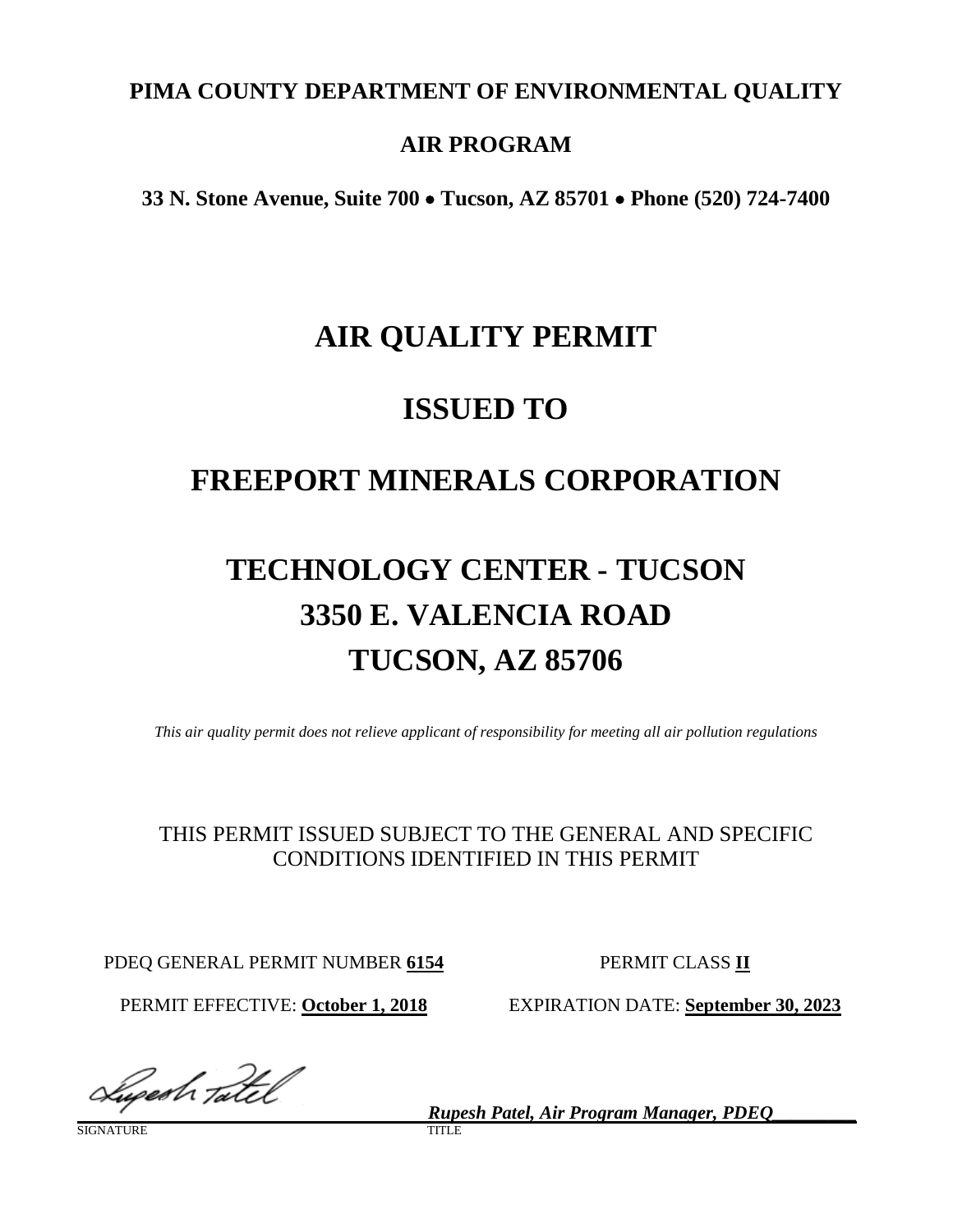### **TABLE OF CONTENTS**

| Permit              | . <del>.</del> |
|---------------------|----------------|
| <b>General</b> Cone |                |

### *[Specific Conditions](#page-4-0)*

#### *§1 – [General Applicability](#page-4-1)*

| <b>Statutory Authority</b>              |  |
|-----------------------------------------|--|
| <b>Permit Classification</b>            |  |
| <b>Permit Facility Sources</b>          |  |
| <b>Permit Sections</b>                  |  |
| Applicability of More Than One Standard |  |

### *§2 – [Facility-Wide Operations](#page-5-0)*

| <b>Emission Limitations and Standards</b> |     |
|-------------------------------------------|-----|
|                                           |     |
|                                           | - 8 |
|                                           |     |
|                                           |     |
| <b>Testing Requirements</b>               |     |

#### *§3 – [Fossil Fuel Fired Industrial and Commercial](#page-11-0) Equipment*

| $\Gamma$ and a solution $\Gamma$<br>مهمه كمصدقات<br>--------------------------------- | ------ |
|---------------------------------------------------------------------------------------|--------|
| ----                                                                                  |        |

### *§4 – NESHAP [for CI RICE \(Emergency Designated Engines\)](#page-12-0)*

| Emission Limitatic |  |
|--------------------|--|
| $\sim$<br>.        |  |

#### *§5 – [SPECIFIC APPLICABILITY PROVISIONS](#page-17-0)*

| Attachment 1: Applicable Regulations (20) 20 and the set of the Regulations of the Regulations of the Strategy |  |
|----------------------------------------------------------------------------------------------------------------|--|
| Attachment 2: Emissions Discharge Opacity Limiting Standards<br>22                                             |  |
| <b>Attachment 3: Equipment List</b>                                                                            |  |
| Attachment 4: Insignificant Activities <b>Exercise Activities</b> 24                                           |  |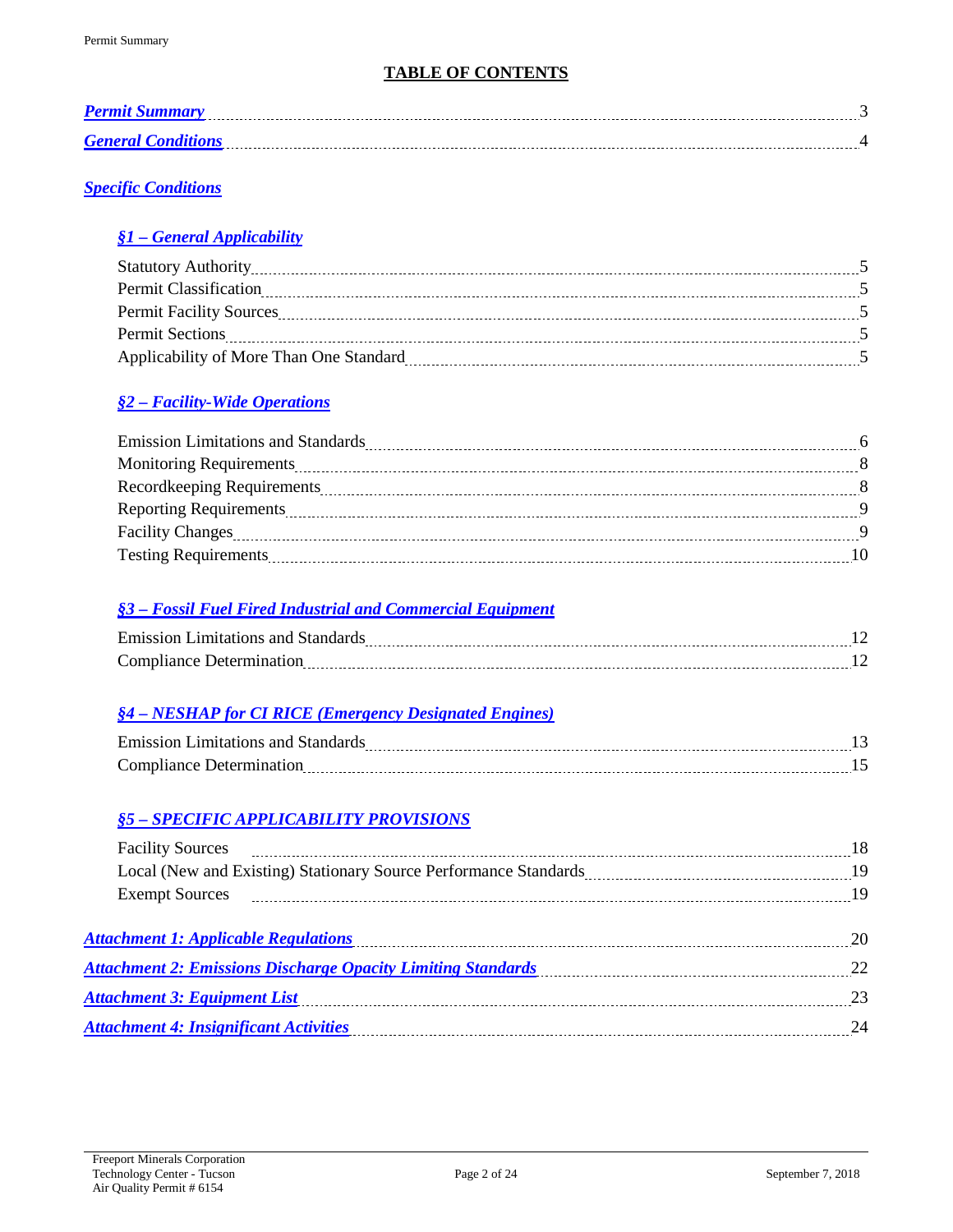#### <span id="page-2-0"></span>**SUMMARY**

#### <span id="page-2-1"></span>*Location Information*

This air quality permit is issued to Freeport Minerals Corporation's for the Technology Center – Tucson facility located at 3350 E. Valencia Road, Tucson, AZ 85706. The facility is an existing source located on the Pima County parcel identified by Pima County Assessor's Parcel # 140-41-009A.

#### *Source Description*

All pollutant-emitting activities (operations) at the facility fall under the following SIC Code:

• 8734 (NAICS 541380)

The facility is a research and development in support of mining operations that provides analysis of copper ore, copper cathodes, mill products, concentrates, and other samples. The facility conducts sample preparation and analyses including drying, crushing, splitting and pulverizing capabilities as well as wet chemistry analysis. The TCT facility includes the following areas: process development, mineral processing, an analytical lab, a mineralogy lab, an environmental technology lab, a wastewater treatment unit, and a utility and boiler room.

Most of the equipment and operation areas are involved in research and development and are not otherwise subject to any federal regulations, falling into the category of trivial or insignificant activities under Title 17 of the Pima County Code (PCC). Moreover, even if not classifiable as insignificant activities, these are not process equipment and therefore a potential to emit (PTE) is impractical to calculate based on the infrequent nature of use, and there is no end product produced other than analysis results.

The applicable emission sources at the facility that require the facility to obtain an air quality permit in accordance with PCC 17.11.090 are the two emergency generators with a combined capacity of 3000 hp, and two boilers with a combined capacity of 8.59 MMBtu/hr.

#### *Air Quality Permit Information*

This is the second 5-year air quality permit issued to the source.

The following table summarizes the potential to emit of the source. These emission values are taken from the emission standards and/or Air Pollutant Emission Factors compiled in US EPA's AP-42.

| Controlled Facility-Wide Potential Emissions of Pollutants <sup>1</sup> (tons/yr)                      |                                                                             |      |      |      |              |               |            |  |      |        |
|--------------------------------------------------------------------------------------------------------|-----------------------------------------------------------------------------|------|------|------|--------------|---------------|------------|--|------|--------|
|                                                                                                        | <b>NSPS</b><br><b>Conventional or Criteria Air Pollutant</b><br><b>HAPs</b> |      |      |      |              |               |            |  |      |        |
| PM <sub>2.5</sub><br>PM<br>VOC-<br>$\bf CO$<br>SO <sub>2</sub><br>NO <sub>x</sub><br>$PM_{10}$<br>Lead |                                                                             |      |      | N/A  | <b>Total</b> | <b>Single</b> |            |  |      |        |
| 0.39                                                                                                   | 0.41                                                                        | 0.44 | 5.97 | 0.53 | 5.91         | 0.02          | Negligible |  | 0.07 | < 0.07 |

 $1$  Boiler PTE is calculated on unlimited operation when firing natural gas. Emergency generator engine PTE is calculated from maintenance, readiness testing and non-emergency use limitations (100 hour/year). Emergency generator operation during true emergencies is not limited by the permit.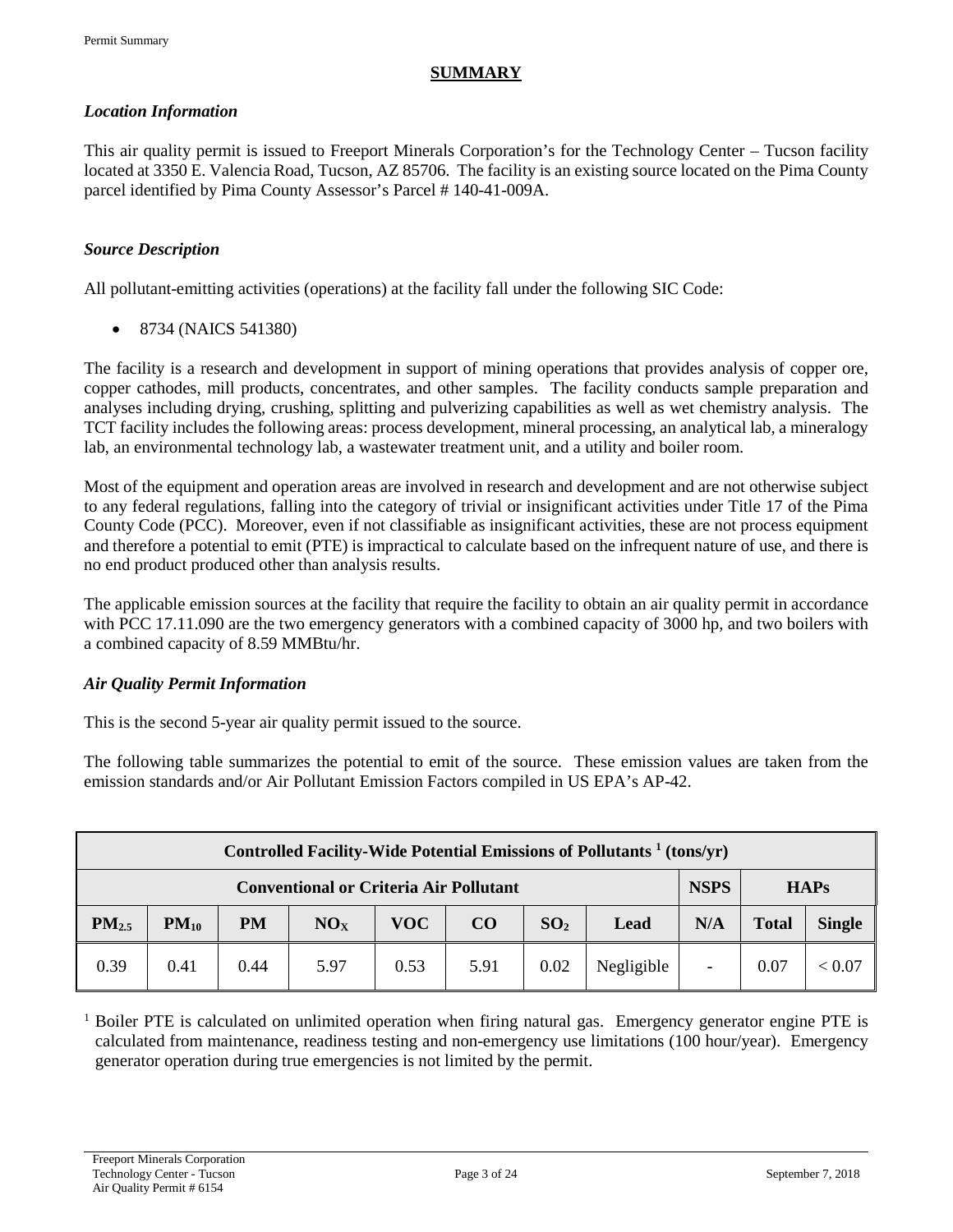#### **GENERAL CONDITIONS**

[References are to Title 17 of the Pima County Code [PCC] unless otherwise noted]

1. *Compliance with Permit Conditions* [PCC 17.13.020.A.7.a & b]

- a. The Permittee shall comply with all conditions of this permit including all applicable requirements of Arizona air quality statutes and Pima County air quality rules. Any permit noncompliance is grounds for enforcement action; for permit termination, revocation and reissuance, or revision; or for denial of a permit renewal application. In addition, noncompliance with any federally enforceable requirement constitutes a violation of the Clean Air Act.
- b. It shall not be a defense for a Permittee in an enforcement action that it would have been necessary to halt or reduce the permitted activity in order to maintain compliance with the conditions of this permit.
- 2. *Excess Emissions, Emergency Reporting* [PCC 17.13.020.A.5 & PCC 17.13.190]

The Permittee shall report to the Control Officer any emissions in excess of the limits established by this permit. The report shall be in 2 parts as specified below:

- a. Notification by telephone or facsimile within 24 hours of the time the Permittee first learned of the occurrence of excess emission that includes all available information from PCC 17.13.190.B. The number to report excess emissions is **520-724-7400.** The facsimile number is **520-838-7432.**
- b. Detailed written notification by submission of an excess emissions report within 72 hours of the notification under 2.a above. **Send to PDEQ 33 N. Stone Avenue, Suite 700, Tucson, Arizona 85701 or e-mail to [air.permits@pima.gov.](mailto:air.permits@pima.gov)**

#### 3. *Property Rights* [PCC 17.13.020.A.7.d]

The permit does not convey any property rights of any sort, or any exclusive privilege to the permit holder.

4. *Fee Payment* [PCC 17.13.020.A.9 & PCC 17.13.240]

The Permittee shall pay fees to the Control Officer pursuant to PCC 17.13.240.

5. *Permit Revision, Reopening, Revocation and Reissuance, or Termination for Cause* [PCC 17.13.020.A.7.c]

The permit may be revised, reopened, revoked and reissued, or terminated for cause pursuant to PCC 17.13.150. The filing of a request by the Permittee for a permit revision, revocation and reissuance, or termination; or of a notification of planned changes or anticipated noncompliance does not stay any permit condition.

- 6. *Duty to Provide Information* [PCC 17.13.010.G & PCC 17.13.020.A.7.e]
	- a. The Permittee shall furnish to the Control Officer, within a reasonable time, any information that the Control Officer may request in writing to determine whether cause exists for revising, revoking and reissuing, or terminating the permit or to determine compliance with the permit. Upon request, the Permittee shall also furnish to the Control Officer copies of records required to be kept by the permit. For information claimed to be confidential, the Permittee shall furnish a copy of such records to the Control Officer along with a claim of confidentiality.
	- b. If the Permittee has failed to submit any relevant facts or if the Permittee has submitted incorrect information in the permit application, the Permittee shall, upon becoming aware of such failure or incorrect submittal, promptly submit such supplementary facts or corrected information.
- 7. *Severability Clause* [PCC 17.13.020.A.6]

The provisions of this permit are severable. If any provision of this permit is held invalid, the remainder of this permit shall not be affected thereby.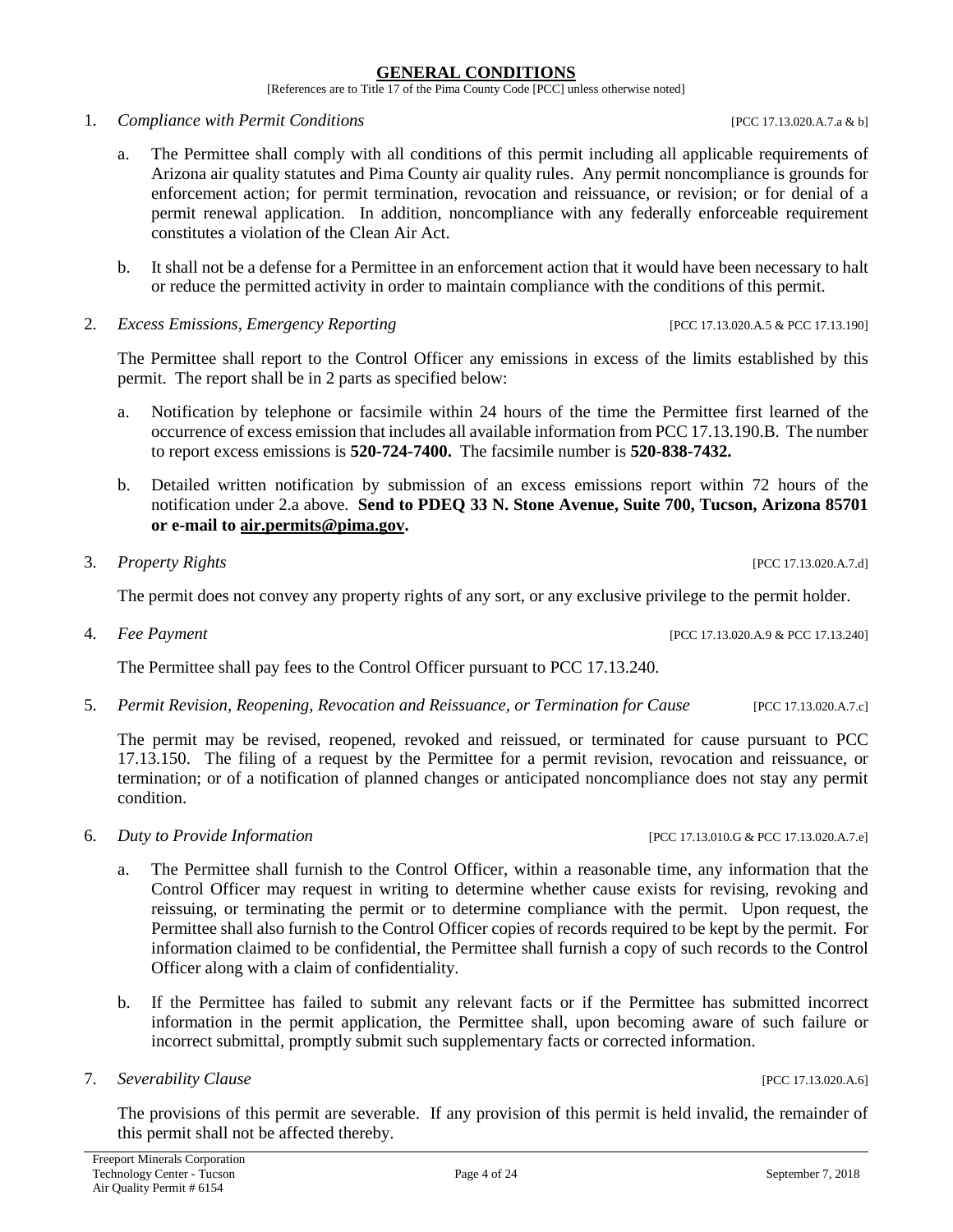#### **SPECIFIC CONDITIONS**

[References are to Title 17 of the Pima County Code [PCC] unless otherwise noted]

### *§1 – GENERAL APPLICABILITY*

<span id="page-4-1"></span><span id="page-4-0"></span>8. *Statutory Authority CCLEC 17.11.010.B & D, PCC 17.11.090.A, PCC 17.13.010, and ARS §49-480]* 

Emissions from the facility, specifically the emissions from the equipment and operations described in the equipment list which fall under SIC Code 8734 are subject to enforceable limitations in the Specific Conditions of this permit. This permit is issued pursuant to (ARS) §49-480 and authorizes the construction and/or operation of the equipment and operations enumerated in the permit equipment list. This authorization is based on the regulations in effect on the date of issuance of this permit, and a finding that the allowable emissions from the facility, specifically the emissions from the equipment and operations more fully described in the application for coverage under this permit do not constitute a "major source" within the meaning of PCC 17.04.340.A.128. Compliance with the conditions of this permit shall be deemed to be compliant with any applicable requirements identified in this permit as of the date of permit issuance. Notwithstanding the above findings, this permit shall not relieve the Permittee from compliance with all local, county, state and federal laws, statutes, and codes.

9. *Permit Classification* [PCC 17.04.340.A (41), (134), (175), (221); and PCC 17.11.090]

Class II; True Minor Source; Stationary: The permitted facility sources constitute a true minor stationary source of criteria pollutants and an area source of Hazardous Air Pollutants (HAPs), when considering the operating and emission limitations in this permit and emissions from other sources at the facility aggregated under the same SIC Code (8734).

10. *Facility Sources* [PCC 17.04.340.A (41), PCC Articles IV, VI, and VII of Chapter 17.16]

The Specific Conditions contained in this permit apply to the facility and equipment and/or operations listed in the equipment list in Attachment 3 that fall under the categories listed below. Refer to §5 of this permit for the specific applicability criteria that relate to the authorized facility sources. Attachment 4 contains a list of insignificant activities.

- a. Boiler(s)
- b. Internal Combustion Engine(s) (Emergency Generators)

#### 11. *Permit Sections*

The Specific Conditions have been organized into the following permit sections:

- §1 General Applicability (This section);
- §2 Facility-Wide Operations
- §3 Fossil Fuel Fired Industrial and Commercial Equipment
- §4 NESHAP for CI RICE (Emergency Designated Engines)
- §5 Specific Applicability
- 12. *Applicability of more than one standard* [PCC 17.16.010.B]

If more than one emission limit or emission standard in this permit is applicable to the same source, the more stringent standard or emission limit shall apply. **[Locally Enforceable Condition]**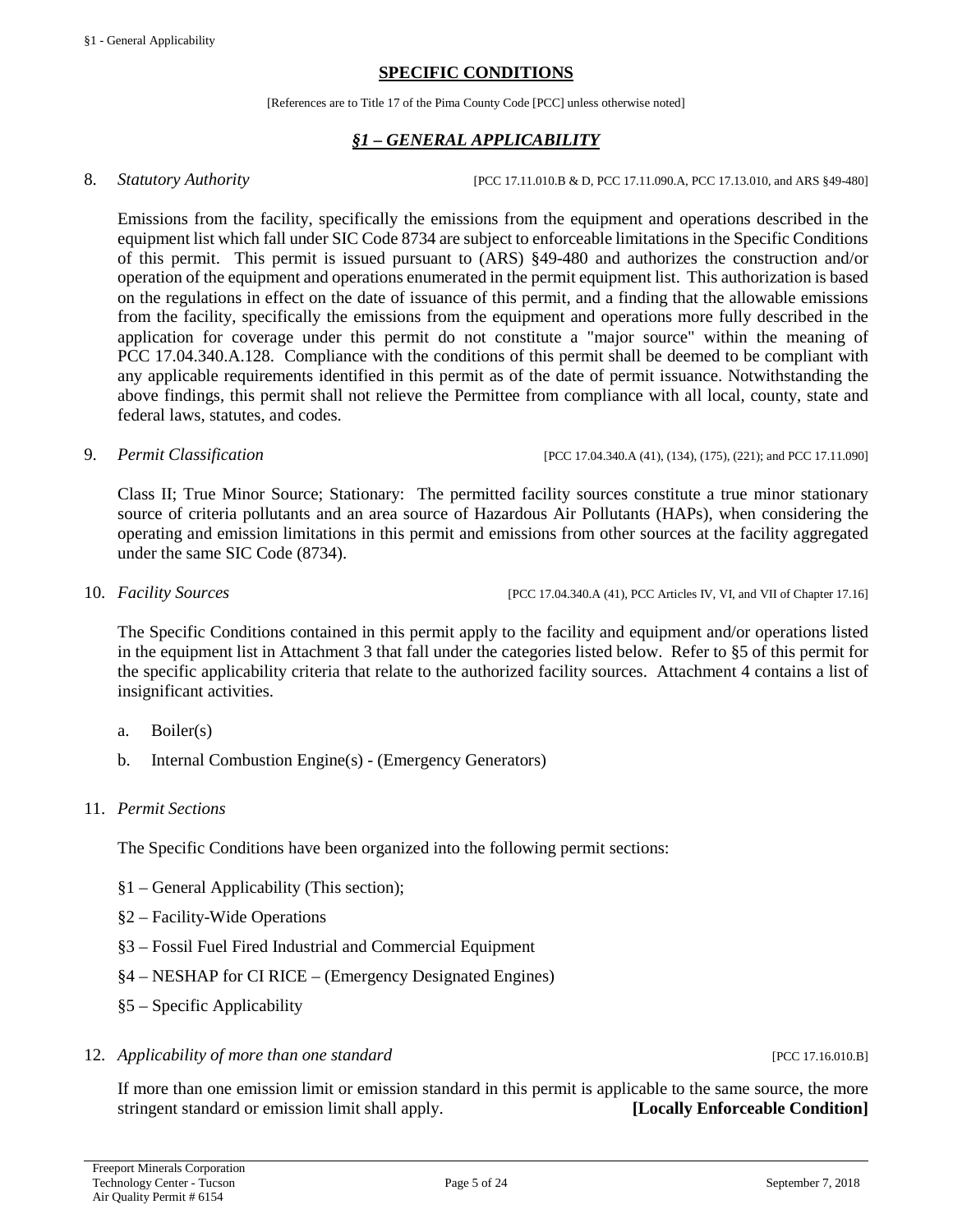### *§2 – FACILITY-WIDE OPERATIONS*

<span id="page-5-0"></span>In accordance with condition 46.a, the provisions in this section apply to facility-wide operations and all sources of air contaminants at the facility. All provisions in this section are locally enforceable unless otherwise noted.

[PCC 17.16.010.B]

#### **Emission Limitations and Standards Emission Limitations and Standards Executive Limitations and Standards Executive Limitations and Standards Executive Limitations and Standards**

#### 13. *Operating Hours* **[Material Permit Condition]**

There are no restrictions on the operating or business hours for the Technology Center facility. The Permittee shall comply with the equipment operating limitations in §3 and §4 of this permit.

14. *General Control Standards* [PCC 17.11.020, PCC 17.13.020.A.2 & PCC 17.16.020.B, 17.20.040]

- a. The Permittee shall not cause or permit the planning, construction, installation, erection, modification, use or operation of an emission source which will cause or contribute to a violation of a performance standard.
- b. The Permittee is prohibited from firing high sulfur oil in any stationary or portable source located at the facility. Notwithstanding the prohibition to use high sulfur oil, the Specific Conditions contained in this permit may prescribe lower fuel sulfur content limits for specific stationary sources.

#### **[Federally Enforceable & Material Permit Condition]**

c. Where a stack, vent or other outlet is at such a level that fumes, gas mist, odor, smoke, vapor or any combination thereof constituting air pollution are discharged to adjoining property, the Control Officer may require the installation of abatement equipment or the alteration of such stack, vent or other outlet by the Permittee to a degree that will adequately reduce or eliminate the discharge of air pollution to adjoining property.

#### 15. *Materials and VOC Handling*

- a. Materials including solvents or other volatile compounds, paints, acids, alkalies, pesticides, fertilizers and manure shall be processed, stored, used and transported in such a manner and by such means that they will not evaporate, leak, escape or be otherwise discharged into the ambient air so as to cause or contribute to air pollution. Where means are available to reduce effectively the contribution to air pollution from evaporation, leakage or discharge, the installation and use of such control methods, devices, or equipment shall be mandatory. [PCC 17.16.430.F]
- b. Petroleum liquid storage tanks shall be equipped with a submerged filling device or acceptable equivalent for the control of hydrocarbon emissions. [PCC 17.16.230.B]
- c. The Permittee shall not transport or store volatile organic compounds (VOC's) without taking necessary and feasible measures to control evaporation, leakage, or other discharge into the atmosphere.

[PCC 17.16.400.A]

d. All pumps and compressors which handle VOC's shall be equipped with mechanical seals or other equipment of equal efficiency to prevent the release of organic contaminants into the atmosphere.

[PCC 17.16.230.D]

16. *Odor* [PCC 17.16.430.F & PCC 17.16.030]

The Permittee shall not emit gaseous or odorous materials from equipment, operations or premises under his control in such quantities or concentrations as to cause air pollution. Malodourous matter shall include but not be limited to materials in condition 15.a.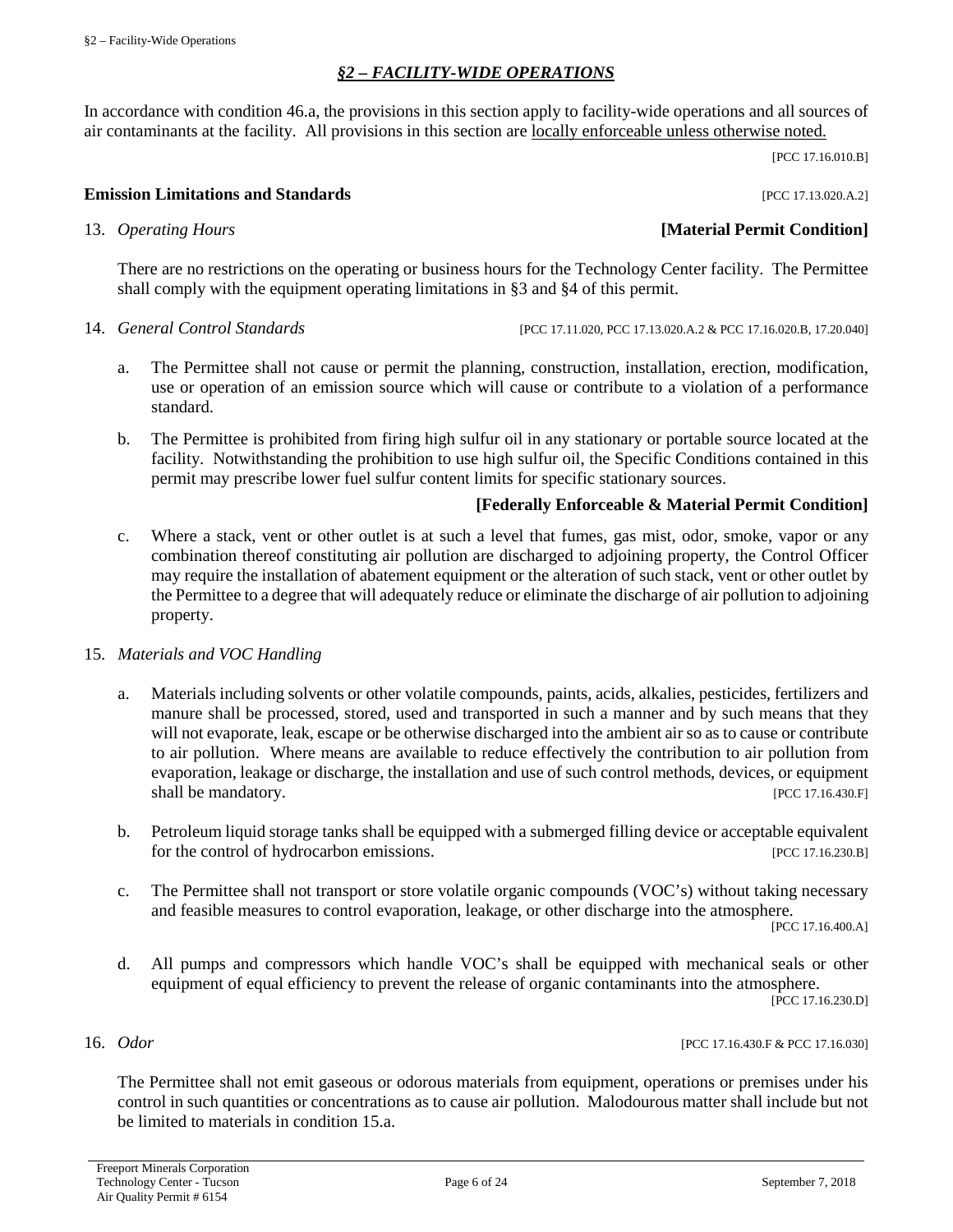### 17. *Opacity* **[Federally Enforceable When Opacity Is Above 40%]**

- a. The opacity of an emission from any nonpoint source shall not exceed 20%. [PCC 17.16.050.B.2]
- b. Except as otherwise specified in the Specific Conditions, or the Table in Attachment 2, the average optical density of plumes and effluents from a single point, multiple emission point, or fugitive emission source shall not exceed 20% opacity. [PCC 17.16.040 & PCC 17.16.130.B.1]
- c. Opacities (optical densities), as measured in accordance with Method 9 or as otherwise provided in this permit, of an effluent shall be measured by a certified visible emissions evaluator with his/her natural eyes or with certified equipment, approximately following the procedures which were used during his/her certification, or by an approved and precisely calibrated in-stack monitoring instrument. [PCC 17.16.040.A.1]
- d. A violation of an opacity standard shall be determined by measuring and recording a set of consecutive, instantaneous opacities, and calculating the arithmetic average of the measurements within the set unless otherwise noted in this permit. The measurements shall be made at approximately fifteen-second intervals for a period of at least six minutes, and the number of required measurements shall be as specified in Attachment 2 to this permit. Sets need not be consecutive in time, and in no case shall two sets overlap. If the average opacity of the set of instantaneous measurements exceeds the maximum allowed by any rule, this shall constitute a violation. [PCC 17.16.040.A.2]
- e. The use of air or other gaseous diluents solely for the purpose of achieving compliance with an opacity standard is prohibited. [PCC 17.16.040.A.3]
- f. When the presence of uncombined water is the only reason for failure of a source to otherwise meet the requirements as specified in conditions 17 and 18, conditions 17 and 18 shall not apply. [PCC 17.16.040.B]

18. *Visibility* [PCC 17.16.050.A & D]

- a. The Permittee shall not cause, suffer, allow or permit operations or activities likely to result in excessive amounts of airborne dust without taking reasonable precautions to prevent excessive amounts of particulate matter from becoming airborne.
- b. The Permittee shall not cause, suffer, allow, or permit diffusion of visible emissions, including fugitive dust, beyond the property boundary line within which the emissions become airborne, without taking reasonably necessary and feasible precautions to control generation of airborne particulate matter. Sources may be required to cease temporarily the activity or operation which is causing or contributing to the emissions until reasonably necessary and feasible precautions are taken.
	- i. Condition 18.b shall not apply when wind speeds exceed twenty-five (25) miles per hour (using the Beaufort Scale of Wind-Speed Equivalents, or as recorded by the National Weather Service). This exception does not apply if control measures have not been taken or were not commensurate with the size or scope of the emission source.
	- ii. Condition 18.b shall not apply to the generation of airborne particulate matter from undisturbed land.
- 19. *Requirement to Obtain Activity Permits*
	- a. *Fugitive Dust Activity Permits*

The Permittee shall not conduct, cause or allow land stripping, earthmoving, blasting, trenching or road construction without first obtaining an activity permit from the Control Officer in accordance with PCC 17.14.040. [PCC 17.14.040]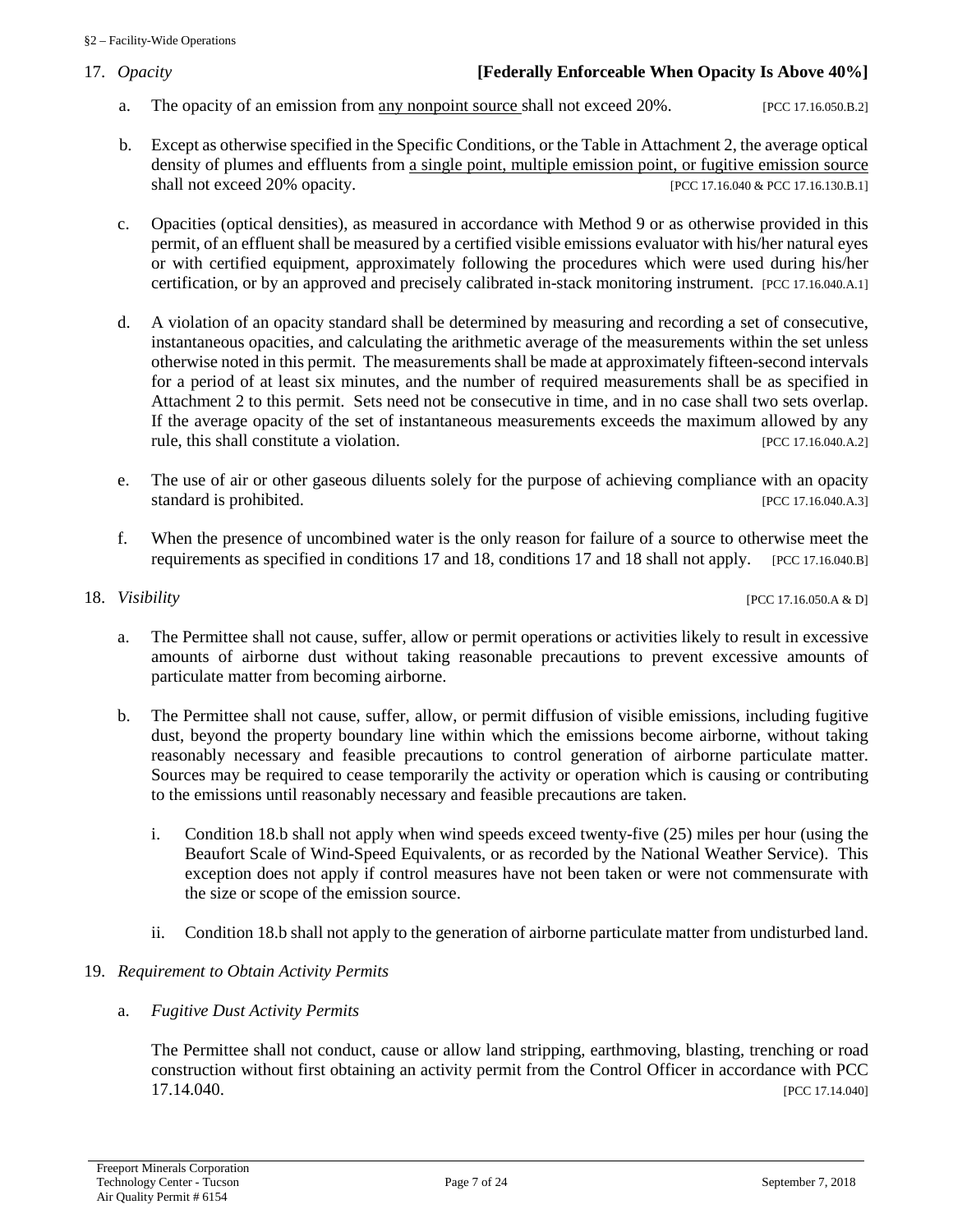#### b. *Asbestos Requirements for Demolition and Renovation Activities*

The Permittee shall not allow or commence demolition or renovation of any NESHAP facility, as defined in 40 CFR Part 61, Subpart M, National Emission Standards for Hazardous Air Pollutants – Asbestos, without first obtaining an activity permit from the Control Officer. Should this stationary source, pursuant to 40 CFR Part 61, Subpart M, become subject to asbestos regulations when conducting any renovation or demolition at this premises, then the Permittee or operator shall submit proper notification as described in 40 CFR Part 61, Subpart M and shall comply with all other applicable requirements of Subpart M. The Permittee shall keep a record of all relevant paperwork on file. [PCC 17.14.060 & 40 CFR 61, Subpart M]

#### c. *Open Burning Permits*

The Permittee shall not ignite, cause to be ignited, permit to be ignited, allow or maintain any open outdoor fire without first obtaining an activity permit from the Control Officer or delegated authority unless exempted under PCC 17.14.080.C. [PCC 17.14.080]

#### **Monitoring Requirements and the sequence of the sequence of the sequence of the sequence of the sequence of the sequence of the sequence of the sequence of the sequence of the sequence of the sequence of the sequence of**

### 20. *Visible Emissions (VE)*

If at any time, or while conducting an opacity check required by the Specific Conditions in this permit, the Permittee sees any plume or effluent from a facility source, that on an instantaneous basis, appears to exceed the opacity limit, or if visible emissions including fugitive dust, diffuse beyond the property boundary line, the Permittee shall investigate the source of the emissions and, if required take corrective action. If the plume persists, or the equipment, activity or operation which is causing or contributing to the emissions cannot be corrected or halted, the Permittee shall make a visual determination of the opacity in accordance with condition 17 when practicable. If the VE determination exceeds the applicable opacity limit, or if visible emissions, including fugitive dust, diffuse beyond the property boundary line, the Permittee shall report this as an excess emission in accordance with condition 2. [PCC 17.16.040 & PCC 17.16.50.B]

#### 21. *Additional Monitoring*

Except as provided in conditions 19.b, 20, and 31, or as otherwise required by the Specific Conditions in §3 and §4, additional monitoring for compliance with the facility-wide standards in this section shall not be necessary. The Control Officer may ask the Permittee to conduct additional monitoring if the Control Officer has reasonable cause to believe a violation of the facility-wide standards has been committed.

#### **Recordkeeping Requirements** [PCC 17.13.020.A.4]

#### 22. *Monitoring Records* [PCC 17.13.020.A.4.a]

The Permittee shall maintain records of required monitoring information. Records shall include at a minimum:

- a. The date, time, and condition in the permit requiring the measurement, sampling, inspection, or observation;
- b. The name of the person conducting the measurement, sampling, inspection or observation;
- c. The particular piece of equipment, process, or area being measured, sampled, inspected or observed including a description of the operating conditions and monitoring techniques or methods used as applicable; and,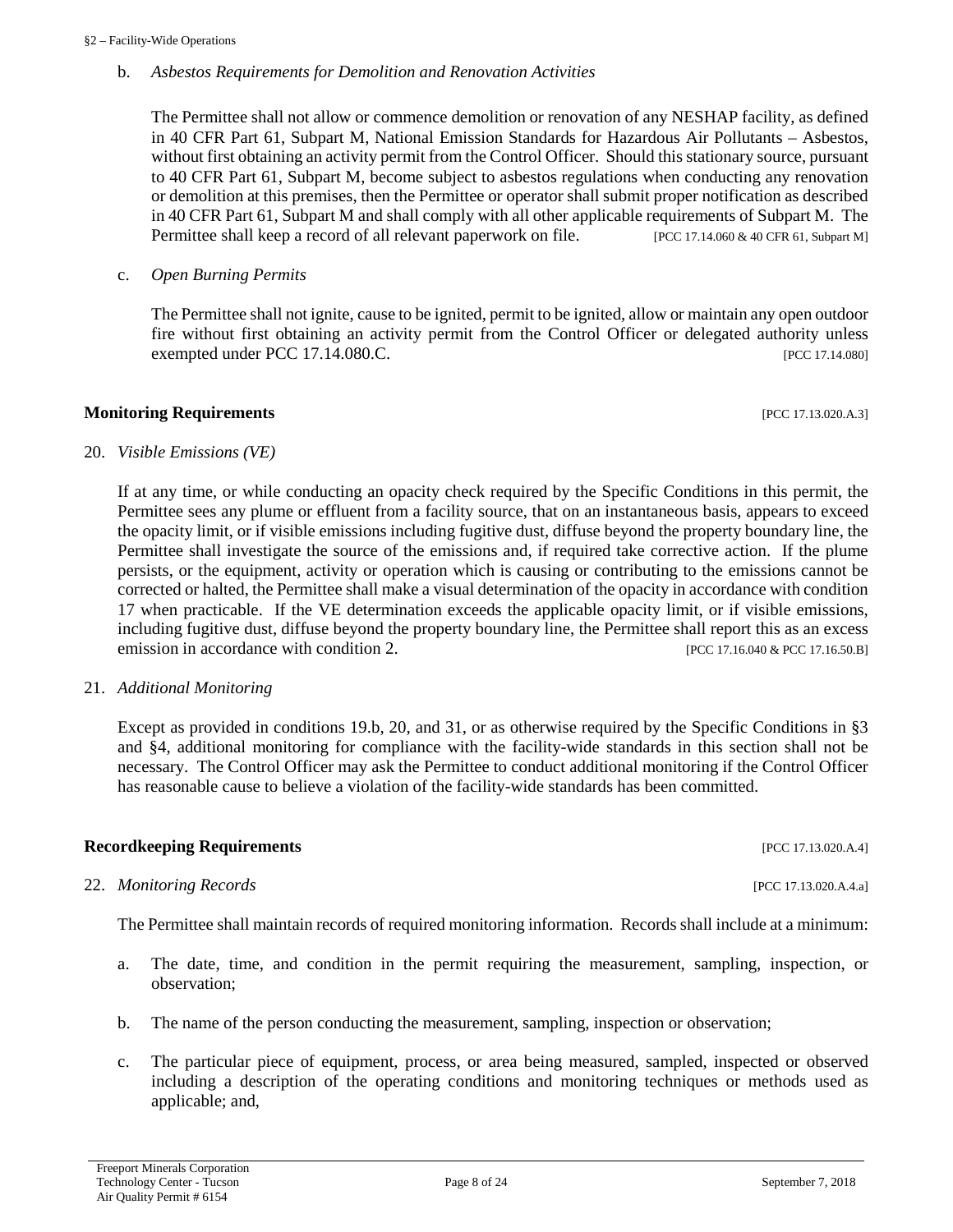#### §2 – Facility-Wide Operations

d. The results of the measurement, sampling, inspection or observation, including any discrepancy or excess emissions. If there are any monitoring discrepancies or excess emissions, the records shall include the corrective actions taken.

#### 23. *Record Retention* [PCC 17.13.020.4.b]

The Permittee shall retain records of all required monitoring and support information for at least 5 years from the date of the monitoring sample, measurement, report, or application. Support information includes all calibration and maintenance records, and copies of all reports required by the permit.

24. *Recordkeeping for Compliance Determination* [A.R.S.§49-485, PCC 17.11.060, & PCC 17.24.020.A]

The Permittee shall retain a copy of the permit onsite including all required monitoring records and support information for review by the Control Officer. In addition, all equipment identified in the permit equipment list shall be marked with a unique, clearly visible, and accessible ID to identify the piece of equipment. The Permittee shall be considered in compliance by demonstrating that sufficient information on the equipment and facility operations is periodically collected, recorded, and maintained to assure that the compliance status of any Specific Condition of this permit can be readily ascertained at any time.

#### **Reporting Requirements** [PCC 17.13.020.A.5]

25. *Excess Emissions Reporting* [PCC 17.13.190]

The Permittee shall report to the Control Officer any emissions in excess of the limits established by this permit in accordance with condition 2.

26. *Emissions Inventory Reporting* [PCC 17.13.180]

When requested by the Control Officer, the Permittee shall complete and submit an annual emissions inventory questionnaire. The questionnaire is due by March 31<sup>st</sup> or ninety days after the Control Officer makes request and inventory form available, whichever occurs later, and shall include emission information for the previous calendar year. The questionnaire shall be on a form provided by or approved by the Control Officer and shall include the information required by PCC 17.13.180.

27. *Certification of Truth Accuracy and Completeness* [PCC 17.13.010.H]

All reports required by this permit shall contain certification by a responsible official of truth, accuracy and completeness. The certification shall state that based on information and belief formed after reasonable inquiry, the statements and information in the document are true, accurate, and complete.

#### **Facility Changes** [PCC 17.13.100, PCC 17.13.110, PCC 17.13.120, PCC 17.13.130 & PCC 17.13.140]

28. Permit amendments, permit revisions, and changes made without a permit revision shall conform to the requirements in Article II, Chapter 17.13 of Title 17. No permit revision shall be required, under any approved economic incentives, marketable permits, emissions trading and other similar programs or processes for changes that are provided for in the permit.

#### 29. *Permit Revisions* [PCC 17.13.100]

In accordance with PCC 17.13.100, unless making a physical change to the facility or a change in the manner of operation of facility sources covered by this permit requiring a permit revision, or unless specifically prohibited in this permit, the Permittee may make facility changes as provided in conditions 30 and 31.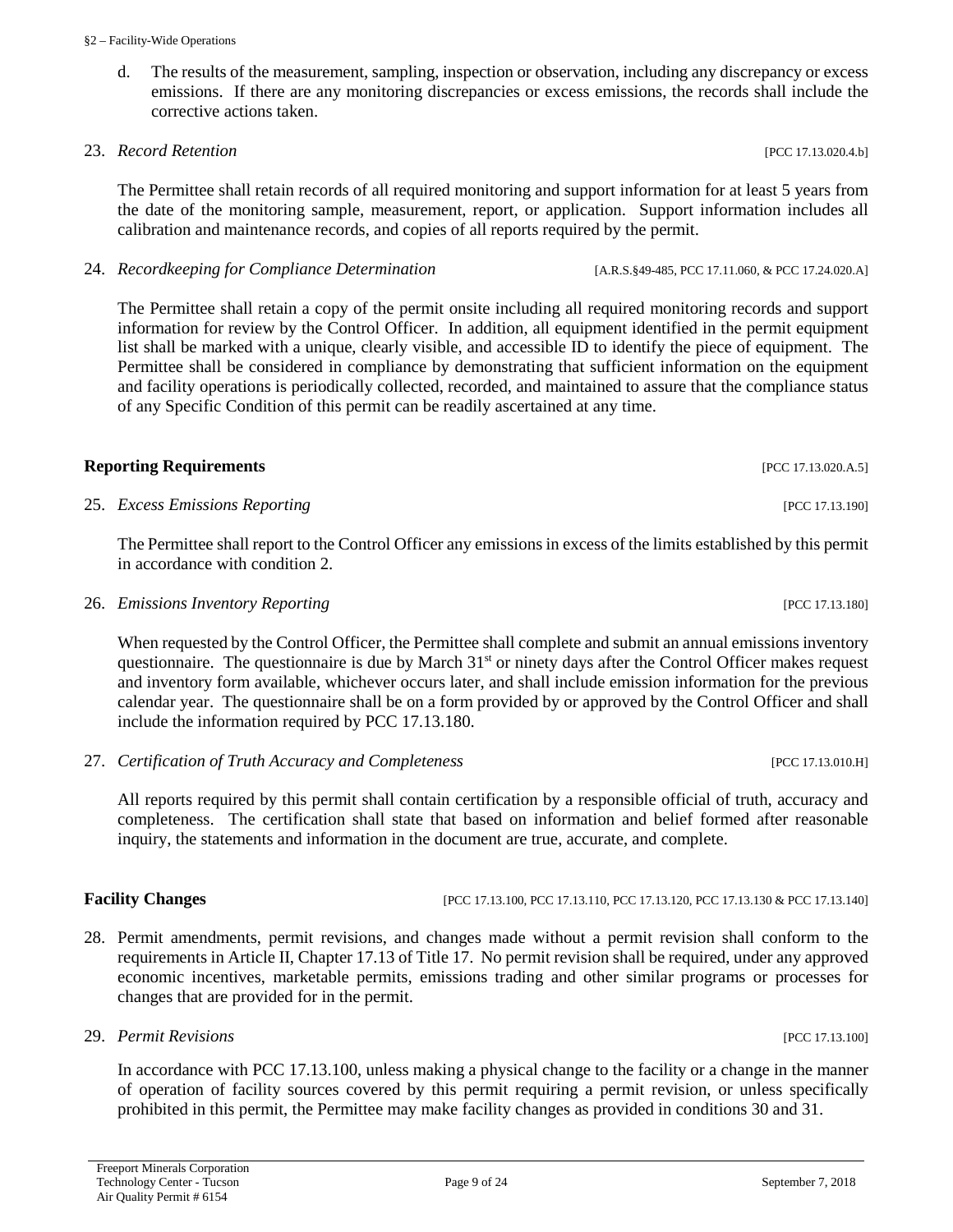*30. Written Notification* [PCC 17.13.110.C]

In accordance with PCC 17.13.110.C the Permittee may make certain changes to the facility without a permit revision if a written notice is provided to the Control Officer in advance of the changes. This provision includes any changes that have the potential to increase emissions more than 10% of the major source threshold (or 10 tons per year, or 2.28 lb/hr) for any conventional air pollutant but does not otherwise require a permit revision.

31. *Facility Change Log* [PCC 17.13.110.B]

In accordance with PCC 17.13.110.B, the Permittee shall maintain a log of other facility changes that do not require a permit revision or written notice.

#### **Testing Requirements** [PCC 17.11.160, PCC 17.11.160, PCC 17.11.210, PCC 17.20.010, 17.20.040]

- 32. Except where otherwise specified in the Specific Conditions in this permit, the Permittee shall follow these provisions and test methods. Unless otherwise indicated, the methods and standards referenced below are from Appendix A of 40 CFR Part 60 or incorporated by reference in 40 CFR §60.17.
	- a. *Opacity*

When required, the opacity of visible emissions shall be determined by EPA Test Method 9, Appendix A, 40 CFR Part 60 or by EPA approved Alternate Method ALT-082 to monitor compliance with the opacity standards identified in this permit. [PCC 17.11.160.B]

b. *Fuel Sulfur Limitations*

Documentation, such as tariff agreements or invoices or statements from the fuel supplier, showing the fuels delivered and verifying the fuel sulfur content is below applicable standards, shall be an acceptable means to demonstrate compliance with fuel sulfur limitations identified in this permit. If otherwise required or when requested by the Control Officer, the fuel sulfur content of fuels shall be determined using ASTM D129, D1266, D1552, D2622, D4294, D5453 or an equivalent for liquid fuels, and ASTM D1072, D3246, D4084, D4468, D4810, D6228, D6667, Gas Processors Association Standard 2377, or an equivalent for gaseous fuels.

c. *Alternative Test Plan*

The Permittee may submit an alternate and equivalent test method(s) for approval by the Control Officer that is listed in 40 CFR Subpart 60, Appendix A or is approved by the EPA as an alternative test method (See <https://www.epa.gov/emc/broadly-applicable-approved-alternative-test-methods> for a listing of approved alternate test methods).

d. *Test Protocols and Guidelines*

Should the Permittee desire, or be required, to conduct performance tests to demonstrate compliance with the standards contained in this permit, the Permittee shall contact the Control Officer for test methods, protocols, and guidelines.

e. *Concealment*

The Permittee shall not construct, install, erect, use, replace, modify, or operate an emission source so as to conceal an emission which would otherwise be a violation of a control standard. Concealment shall include:

i. The use of gaseous diluents to achieve compliance with an opacity standard or with a standards which based on the concentration of a pollutant in the gasses discharged to the atmosphere.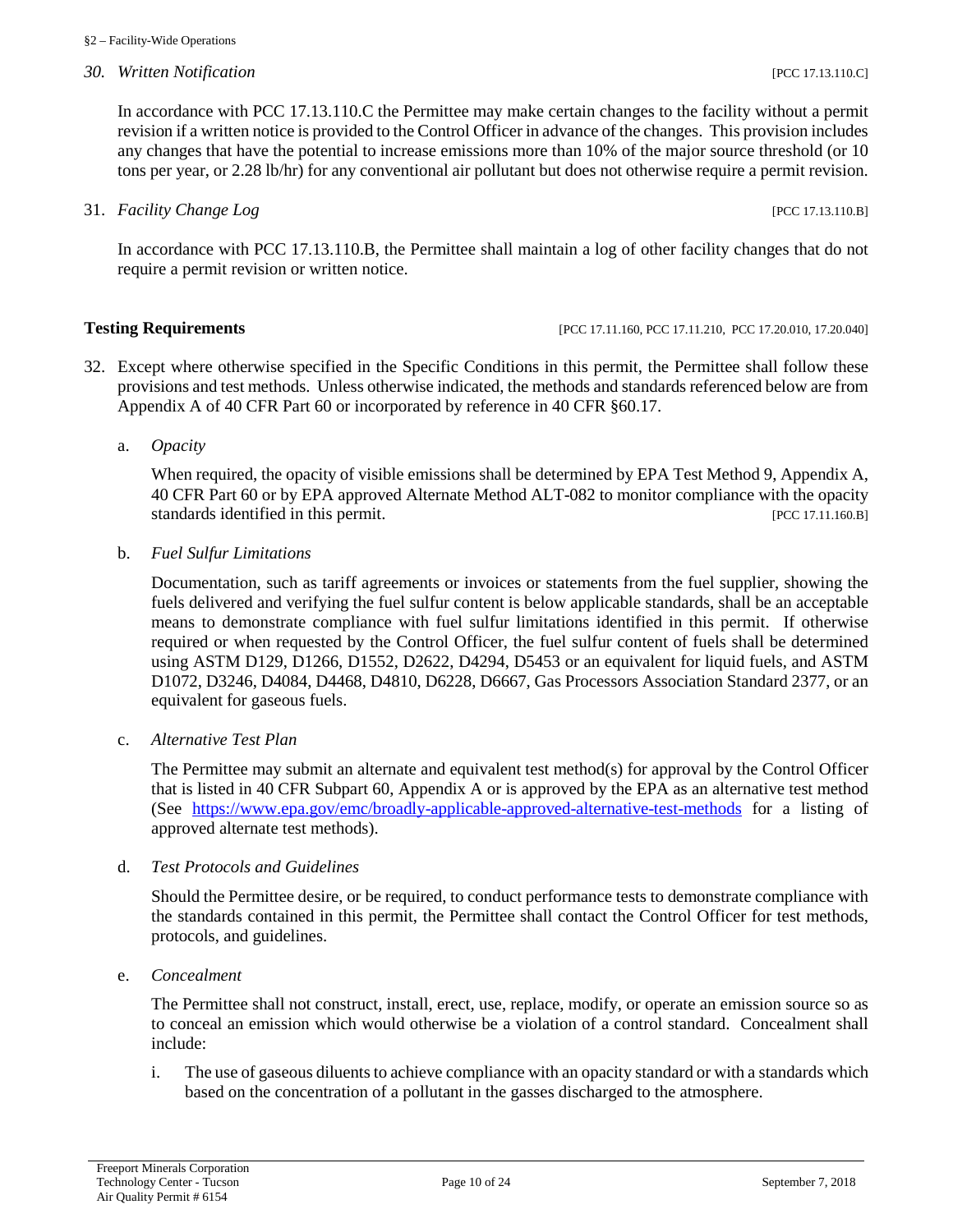- ii. Operating in a piecemeal fashion to avoid compliance with a standard that would otherwise apply to the source on the basis of its size; and
- iii. Operating in a manner, under conditions, or during such times that emissions cannot be observed.
- f. *Enforcement*

Notwithstanding any other provision in this permit, any credible evidence or information relevant as to whether the source would have been in compliance with applicable requirements if the appropriate performance or compliance test or procedure had been performed can be used to establish whether or not the Permittee has violated or is in violation of any standard or applicable emission limit in this permit.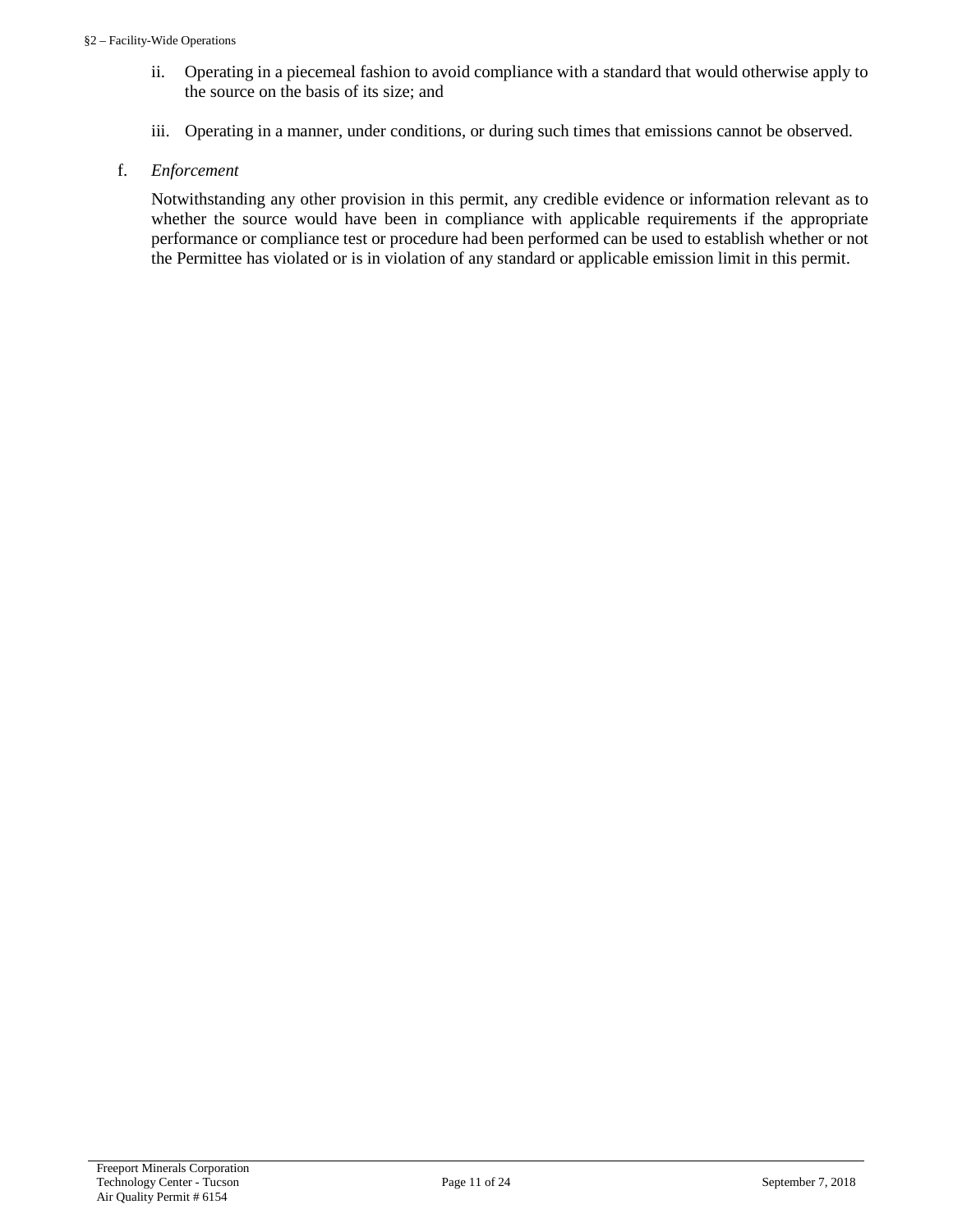#### *§3 – FOSSIL FUEL FIRED INDUSTRIAL AND COMMERCIAL EQUIPMENT*

<span id="page-11-0"></span>In accordance with condition 46.b the provisions in this section are applicable to boilers, heaters, or other fuel fired equipment identified in the equipment list in Attachment 3. All provisions in this section are locally enforceable unless otherwise noted.

#### **Emission Limitations and Standards Emission Limitations and Standards Exercísion**

#### 33. *Operating Limitation* **[Material Permit Condition]**

The Permittee shall burn only the following fuel subject to the following limitation: [PCC 17.11.120.A.3.a]

a. Natural Gas

*Natural gas* means: A naturally occurring mixture of hydrocarbon and non-hydrocarbon gases found in geologic formations beneath the earth's surface, of which the principal constituent is methane; or liquefied petroleum gas (LPG), as defined by the American Society for Testing and Materials in ASTM D1835; or a mixture of hydrocarbons that maintains a gaseous state at ISO conditions (*i.e.,* a temperature of 288 Kelvin, a relative humidity of 60 percent, and a pressure of 101.3 kilopascals). Additionally, natural gas must either be composed of at least 70 percent methane by volume or have a gross calorific value between 35 and 41 megajoules (MJ) per dry standard cubic meter (950 and 1,110 Btu per dry standard cubic foot); or propane or propane-derived synthetic natural gas. Propane means a colorless gas derived from petroleum and natural gas, with the molecular structure  $C_3H_8$ . [40 CFR 63.11237]

34. *Opacity Limit* [PCC 17.16.040, PCC 17.16.130.B]

The opacity of plumes and effluents from fossil fuel fired industrial and commercial equipment shall not exceed 20%.

#### **Compliance Determination** [PCC 17.13.020.A.3, 4 & 5]

The Permittee may demonstrate that only commercially available natural gas fuel was fired by making available to the Control Officer for inspection, documentation, such as invoices or statements from the fuel supplier, showing that natural gas was purchased for use in the equipment. Alternatively, the demonstration may be made by actual inspection of the equipment showing that natural gas is plumbed to the equipment for firing.

36. *Opacity Limit*

The Permittee shall not be required to conduct visible emission check monitoring of the exhaust stack of equipment limited to firing gaseous fuel since the percent of opacity of visible emissions while combusting gaseous fuel is inherently low. The Permittee shall operate and maintain fossil fuel fired industrial and commercial equipment at all times - including periods of startup, shutdown, and malfunction - in a manner consistent with good air pollution control practices and consistent with manufacturer's guidelines.

#### 35*. Operating Limitation* **[Material Permit Condition]**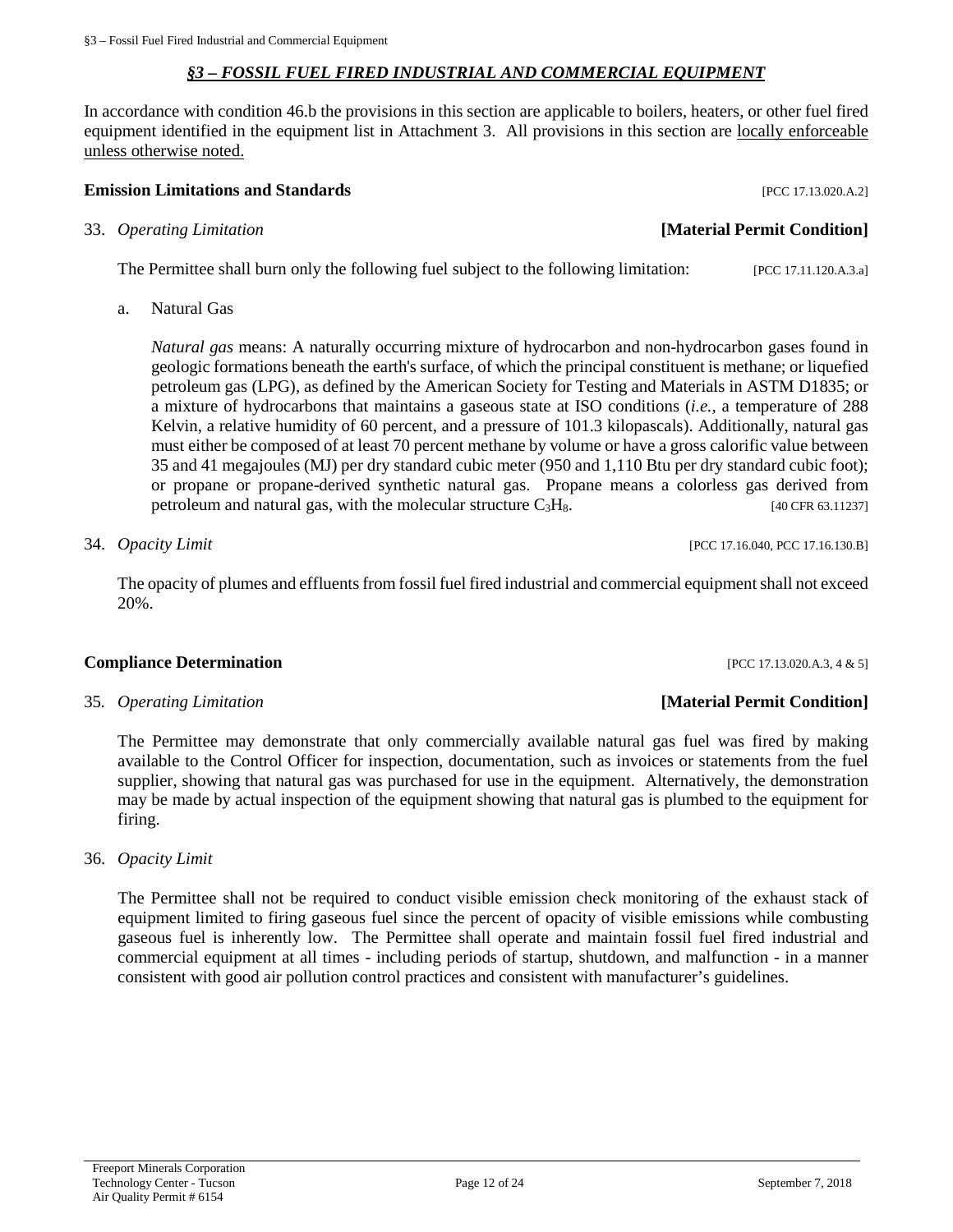#### *§4 – NESHAP for CI RICE (Emergency Designated Engines)*

<span id="page-12-0"></span>In accordance with condition 46.c, the provisions in this section apply to the emergency designated reciprocating compression ignition internal combustion engines (RICE) identified in the equipment list in Attachment 3. All provisions of this section are federally enforceable unless otherwise noted.

#### **Emission Limitations and Standards Emission Limitations and Standards Exercísion Exercísion Exercísion Exercísion**

- 37. *Operating Limitation* **[Material Permit Conditions]**
	- a. The Permittee shall not operate the emergency stationary CI RICE more than 100 hours in any 12 consecutive month period for the purpose of maintenance and readiness testing, and non-emergency use as provided in condition 42. There is no time limit on the use of emergency engines in emergency situations.
	- b. The Permittee must install a non-resettable hour meter on each CI RICE if one is not already installed. [40 CFR 63.6625(f)]
	- c. The Permittee shall burn only diesel fuel in each CI RICE. **[Locally Enforceable Condition]**
- 38. *Management Practice Requirements* [40 CFR 63.6603, Table 2d to Subpart ZZZZ]
	- a. The Permittee must comply with the following management practice requirements for each CI RICE,
		- except during periods of startup: [40 CFR 63.6603 & Row 4 of Table 2d to Subpart ZZZZ]
			- i. Change oil and filter every 500 hours of operation or annually, whichever comes first; and
			- ii. Inspect air cleaner every 1,000 hours of operation or annually, whichever comes first, and replace as necessary.
			- iii. Inspect all hoses and belts every 500 hours of operation or annually, whichever comes first, and replace as necessary.
	- b. The Permittee must minimize the engine's time spent at idle during startup and minimize the engine's startup time to a period needed for appropriate and safe loading of the engine, not to exceed 30 minutes. [40 CFR 63.6625(h)]
	- c. The Permittee has the option to utilize an oil analysis program as described in condition 43.c in order to reduce the frequency of the specified oil change requirement in condition 38.a.i.

[Footnote 1, Table 2d to Subpart ZZZZ of Part  $63 \& 40 \text{ CFR } 63.6625(i)$ ]

d. If an emergency engine is operating during an emergency and it is not possible to shut down the engine in order to perform the management practice requirements on the schedule required in condition 38.a, or if performing the management practice on the required schedule would otherwise pose an unacceptable risk under Federal, State, or local law, the management practice can be delayed until the emergency is over or the unacceptable risk under Federal, State, or local law has abated. The management practice should be performed as soon as practicable after the emergency has ended or the unacceptable risk under Federal, State, or local law has abated. Sources must report any failure to perform the management practice on the schedule required and the Federal, State or local law under which the risk was deemed unacceptable in accordance with condition 2. [Footnote 2, Table 2d to Subpart ZZZZ of Part 63]

**[Material Permit Conditions]**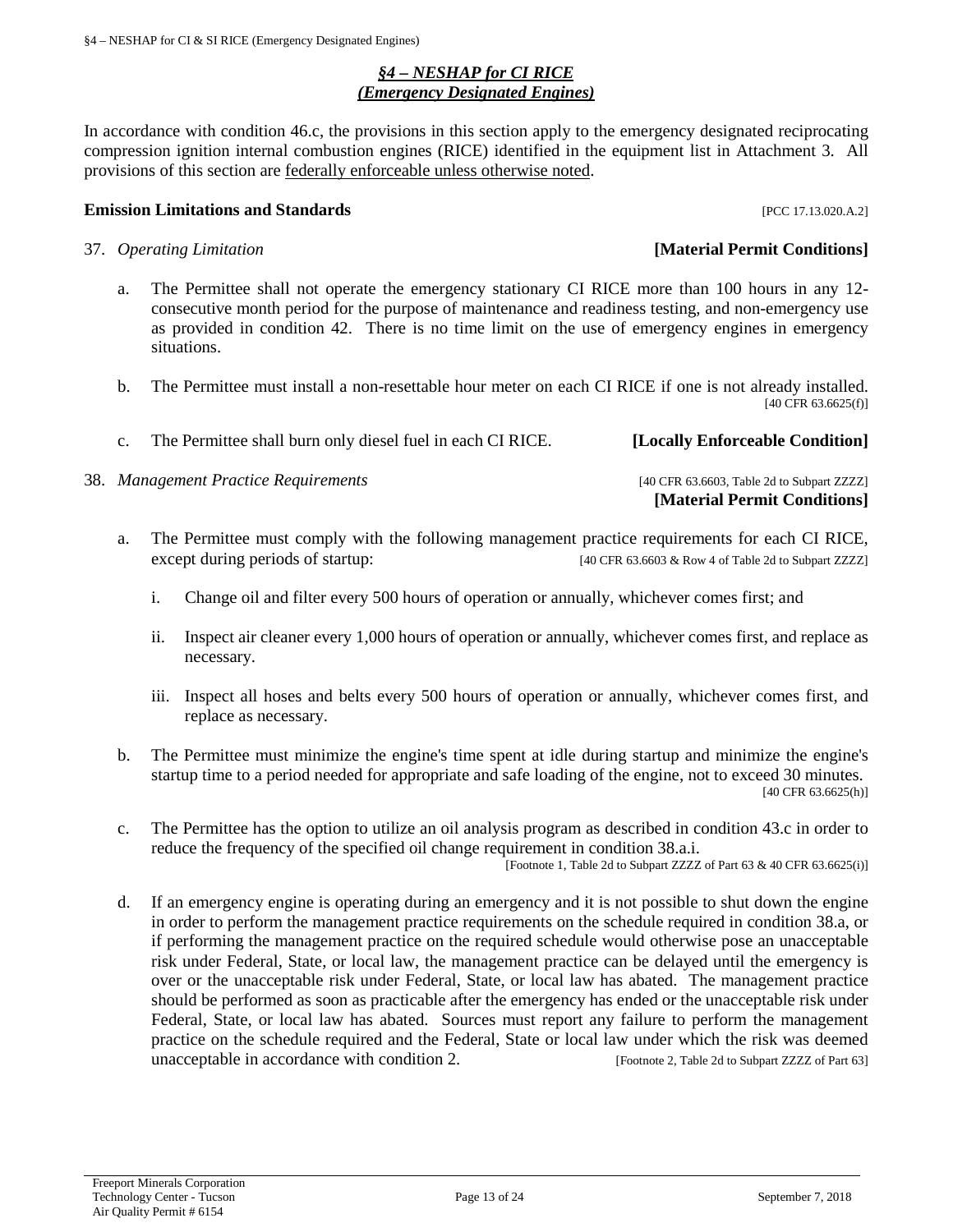#### 39. *Fuel Limitation*

Beginning January 1, 2015, if the Permittee owns or operates emergency CI RICE with a site rating of more than 100 brake HP and operates for the purpose specified in condition 42.c.i, the Permittee must use diesel fuel that meets the requirements in 40 CFR 80.510(b) for nonroad diesel fuel (ultra-low sulfur diesel - ULSD), except that any existing diesel fuel purchased (or otherwise obtained) prior to January 1, 2015, may be used until depleted.  $[40 \text{ CFR } 60.6604(b)]$ 

40. *Opacity Limit* [PCC 17.16.040, PCC 17.16.130.B & PCC 17.16.340.E]

The opacity of emissions from the CI RICE shall not exceed the facility-wide opacity limits in condition 17.b. In addition, the Permittee shall not cause or permit to be emitted into the atmosphere from engines smoke for any period greater than ten consecutive seconds which exceeds 40 percent opacity. Visible emissions when starting cold equipment shall be exempt from this requirement for the first ten minutes.

#### **[Federally Enforceable when opacity is above 40%]**

#### 41. *General Compliance Requirements*

- a. The Permittee must be in compliance with the emission limitations, operating limitations and other requirements in this section at all times. [40 CFR 63.6605(a)]
- b. The Permittee must operate and maintain any affected source, including associated air pollution control equipment and monitoring equipment, at all times, in a manner consistent with safety and good air pollution control practices for minimizing emissions. The general duty to minimize emissions does not require the Permittee to make any further efforts to reduce emissions if levels required by this section have been achieved. Determination of whether such operation and maintenance procedures are being used will be based on information available to the Control Officer which may include, but is not limited to, monitoring results, review of operation and maintenance procedures, review of operation and maintenance records, and inspection of the source. [40 CFR 63.6605(b)]

#### 42. *Emergency Designation*

The Permittee must operate the emergency RICE according to the requirements in conditions 42.a through c, as stated below. Any operation other than emergency operation, maintenance and testing, and operation in non-emergency situations for 50 hours per year, as described in conditions 42.a through c, is prohibited. If the Permittee does not operate the engine according to the requirements in conditions 42.a through c, the engine will not be considered an emergency engine covered under this section and will need to meet all requirements for non-emergency engines. [40 CFR 63.6640(f)]

- a. There is no time limit on the use of emergency RICE in emergency situations.  $[40 \text{ CFR } 63.6640(\text{f})(1)]$
- b. The Permittee may operate the subject emergency RICE as specified in condition 42.b for any combination of the purposes specified in conditions 42.b.i for a maximum of 100 hours per calendar year. Any operation for non-emergency situations as allowed in condition 42.c counts as part of the 100 hours per calendar year allowed by this condition 42.b. [40 CFR 63.6640(f)(2)]
	- i. The subject emergency RICE may be operated for maintenance checks and readiness testing, provided that the tests are recommended by Federal, State or local government, the manufacturer, the vendor, the regional transmission organization or equivalent balancing authority and transmission operator, or the insurance company associated with the engine. The Permittee may petition the Control Officer for approval of additional hours to be used for maintenance checks and readiness testing, but a petition is not required if the Permittee maintains records indicating that Federal, State, or local standards require maintenance and testing of emergency CI RICE beyond 100 hours per calendar year.  $[40 \text{ CFR } 63.6640 \text{ (f)}(2)(i)]$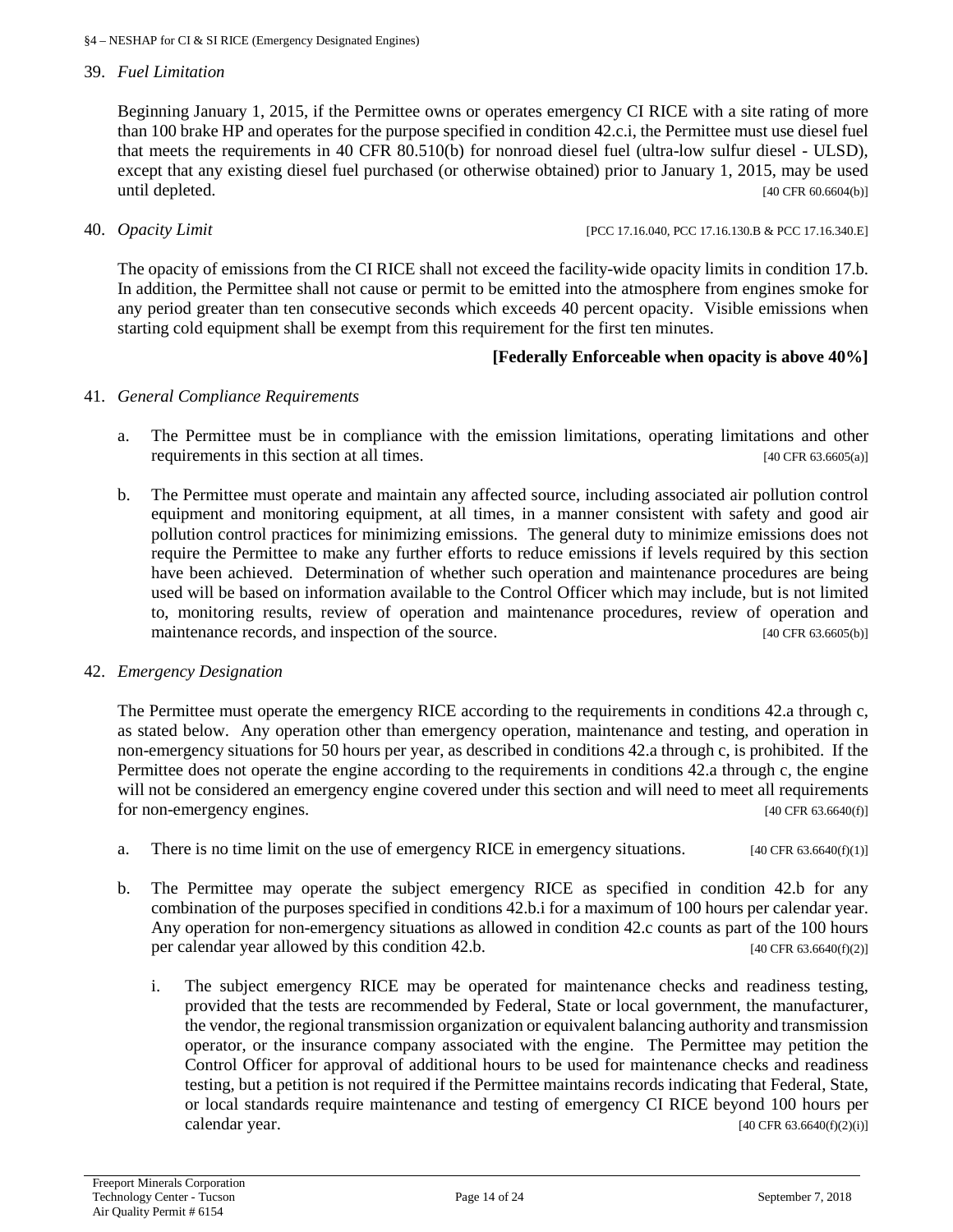#### §4 – NESHAP for CI & SI RICE (Emergency Designated Engines)

- c. The Permittee may operate the subject emergency RICE up to 50 hours per calendar year in nonemergency situations, but those 50 hours are counted towards the 100 hours per calendar year provided for maintenance and testing provided in condition 42.b. Except as provided in condition 42.c.i, as stated below, the 50 hours per year for non-emergency situations cannot be used for peak shaving or nonemergency demand response, or to generate income for a permit to supply power to an electric grid or otherwise supply power as part of a financial arrangement with another entity. [40 CFR 63.6640(f)(4)]
	- i. The 50 hours per year for non-emergency situations can be used to supply power as part of a financial arrangement with another entity if all of the following conditions are met:

 $[40 \text{ CFR } 63.6640(f)(4)(ii)]$ 

- (a) The engine is dispatched by the local balancing authority or local transmission and distribution system operator.
- (b) The dispatch is intended to mitigate local transmission and/or distribution limitations so as to avert potential voltage collapse or line overloads that could lead to the interruption of power supply in a local area or region.
- (c) The dispatch follows reliability, emergency operation or similar protocols that follow specific NERC, regional, state, public utility commission or local standards or guidelines.
- (d) The power is provided only to the facility itself or to support the local transmission and distribution system.
- (e) The Permittee identifies and records the entity that dispatches the engine and the specific NERC, regional, state, public utility commission or local standards or guidelines that are being followed for dispatching the engine. The local balancing authority or local transmission and distribution system operator may keep these records on behalf of the Permittee.

### **Compliance Determination** [PCC 17.13.020.A.3, 4 & 5]

#### 43. *Monitoring, Installation, Collection, Operation, and Maintenance Requirements*

- a. The permittee by shall record the monthly operating hours by means of installed non-resettable hour meter and recalculate a 12-consecutive month total within 10 days of the end of the month to monitor compliance with condition 37.a. The Permittee shall monitor the number of hours the engine operates for emergencies and what classified the operation as emergency, as well as the number of hours for maintenance and readiness testing, and for non-emergency demand response (if applicable) as provided in condition 42.c.i.
- b. The Permittee must demonstrate continuous compliance with the requirements in condition 38 by operating and maintaining the engine and after-treatment control device (if any) according to the manufacturer's emission-related written instructions, or develop and follow a maintenance plan which must provide to the extent practicable for the maintenance and operation of the engine in a manner consistent with good air pollution control practice for minimizing emissions. [40 CFR 63.6625(e)]
- c. If the Permittee utilizes an oil analysis program in order to extend the specified oil change requirement in condition 38.a.i, the oil analysis must be performed at the same frequency specified for changing the oil. The analysis program must at a minimum analyze the following three parameters: Total Base Number, viscosity, and percent water content. The condemning limits for these parameters are as follows: Total Base Number is less than 30 percent of the Total Base Number of the oil when new; viscosity of the oil has changed by more than 20 percent from the viscosity of the oil when new; or percent water content (by volume) is greater than 0.5. If all of these condemning limits are not exceeded, the Permittee is not required to change the oil. If any of the limits are exceeded, the Permittee must change the oil within 2 business days of receiving the results of the analysis; if the engine is not in operation when the results of the analysis are received, the Permittee must change the oil within 2 business days or before commencing operation, whichever is later. The Permittee must keep records of the parameters that are analyzed as part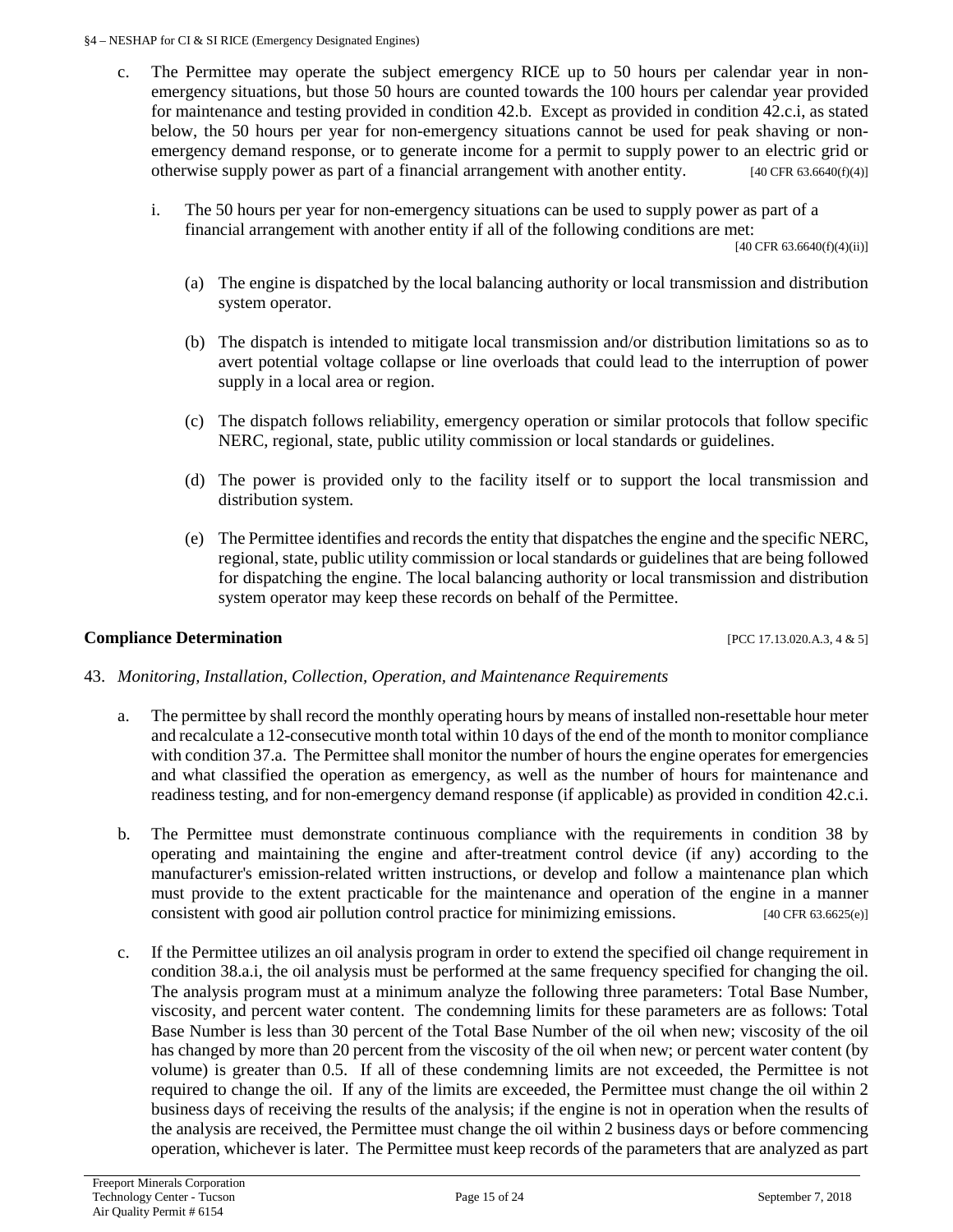of the program, the results of the analysis, and the oil changes for the engine. The analysis program must be part of the maintenance plan for the engine. [40 CFR 63.6625(i) & Table 2d to Subpart ZZZZ of Part 63]

- d. The Permittee shall be considered in compliance with the fuel limitations in condition 39 by demonstrating that only the specified fuel was fired in the subject engine. Such a demonstration may be made by making available to the Control Officer for his inspection, documentation, such as invoices or statements from the fuel supplier which verify the sulfur content of the fuel being delivered. [PCC 17.13.020.A.3.c] **[Locally Enforceable Condition]**
- e. In order to demonstrate compliance with the opacity limits in condition 40, the Permittee shall conduct a visible emissions check on the exhaust stack of the CI RICE at least quarterly while the generator is operating. For the purposes of this condition, a visible emissions check is verification that abnormal emissions are not present at the generator stack. [PCC 17.13.020.A.3.c]

#### **[Locally Enforceable Condition]**

#### 44. *Recordkeeping Requirements* [PCC 17.13.020.A.3 & 4]

- a. The Permittee shall maintain a log or record of the monthly operating hours and the recalculated 12 consecutive month totals. **[Locally Enforceable Condition]**
- b. The Permittee must keep records of the hours of operation of the engine that is recorded through the nonresettable hour meter. The Permittee must document how many hours are spent for emergency operation, including what classified the operation as emergency and how many hours are spent for non-emergency operation. If the subject engine is used for the purposes specified in condition 42.c.i, the Permittee must keep records of the notification of the emergency situation, and the date, start time, and end time of engine operation for these purposes. [40 CFR 63.6655(f)]
- c. The Permittee must keep records of the maintenance conducted on the RICE in order to demonstrate that the Permittee operated and maintained the RICE and after-treatment control device (if any) according to the Permittee's own maintenance plan. [40 CFR 63.6655(e)]
- d. In order to demonstrate compliance with the fuel limitations in condition 39, the Permittee shall maintain records of fuel supplier specifications which verify the sulfur content of the fuel as delivered.

#### [PCC 17.13.020.A.4] **[Locally Enforceable Condition]**

- e. The Permittee shall maintain records of visible emissions checks/observations in condition 43.e. The Permittee shall record the date and time of the check, the name of the person conducting the check, the results of the check, and the type of corrective action taken (if required). [PCC 17.13.020.A.4] **[Locally Enforceable Condition]**
- f. The Permittee's records must be in a form suitable and readily available for expeditious review according to the following: [40 CFR 63.6660(a), 40 CFR 63.6660(b) & 40 CFR 63.10(b)(1)]
	- i. The files shall be retained for at least 5 years following the date of each occurrence, measurement, maintenance, corrective action, report, or record.
	- ii. At a minimum, the most recent 2 years of data shall be retained on site.
	- iii. The remaining 3 years of data may be retained off site. Such files may be maintained on microfilm, on a computer, on computer floppy disks, on magnetic tape disks, or on microfiche.
- g. The Permittee must keep each record readily accessible in hard copy or electronic form for at least 5 years after the date of each occurrence, measurement, maintenance, corrective action, report, or record.

[40 CFR 63.6660 & 40 CFR 63.10(b)(1)]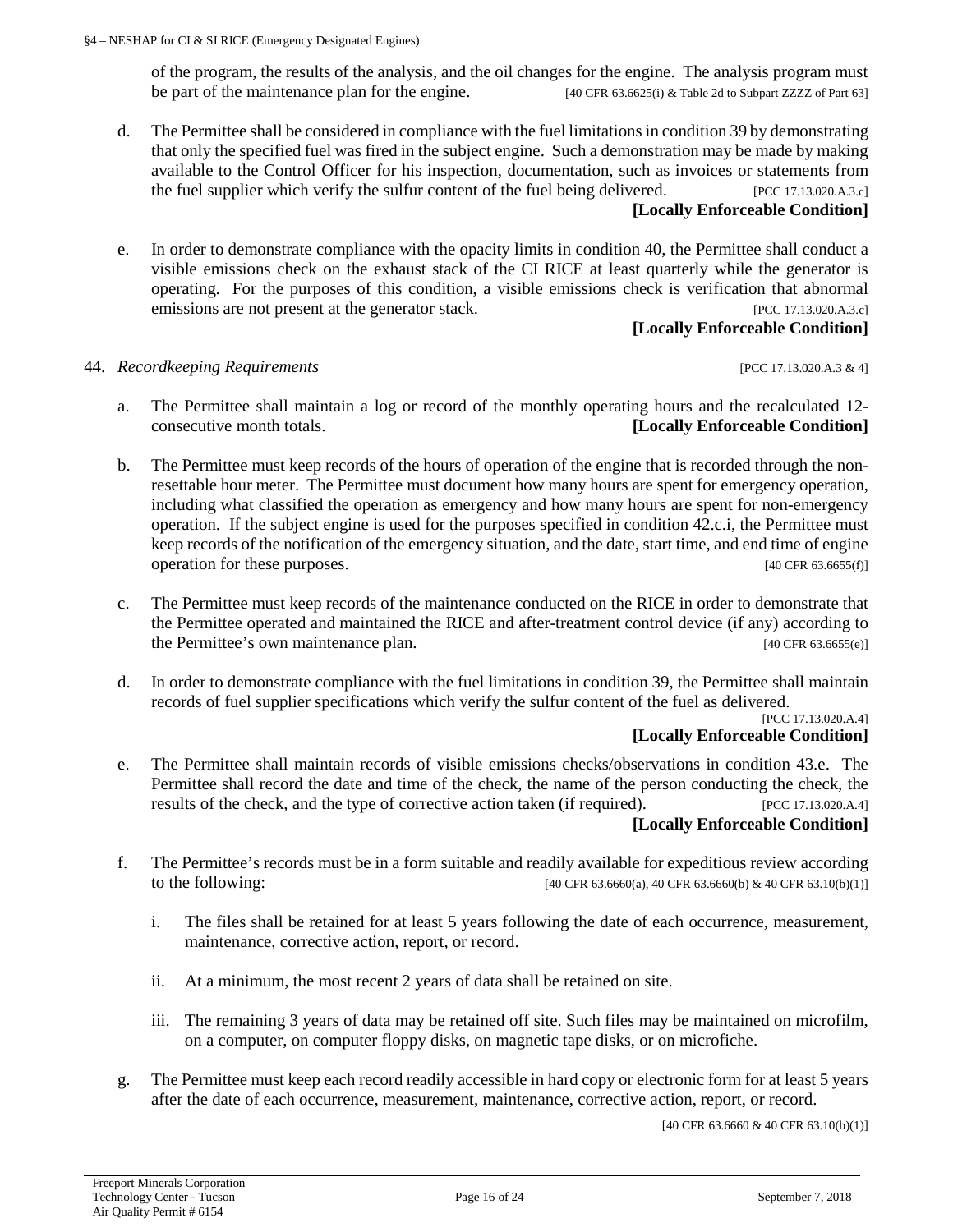#### §4 – NESHAP for CI & SI RICE (Emergency Designated Engines)

#### 45. *CI ICE operated in Demand Response Programs - Annual EPA Report Requirement*

For each emergency stationary RICE with a site rating of more than 100 brake HP that operates for the purpose specified in condition 42.c.i, the Permittee must submit an annual report according to the following requirements. The annual report must be submitted electronically using the subpart specific reporting form in the Compliance and Emissions Data Reporting Interface (CEDRI) that is accessed through EPA's Central Data Exchange (CDX) (www.epa.gov/cdx). However, if the reporting form specific to this subpart is not available in CEDRI at the time that the report is due, the written report must be submitted to the Administrator at the appropriate address listed in 40 CFR §63.13. The annual report must be submitted according to the following requirements:  $[40 \text{ CFR } 63.6650 \text{(h)}]$ 

- a. The report must contain the following information:
	- i. Company name and address where the engine is located.
	- ii. Date of the report and beginning and ending dates of the reporting period.
	- iii. Engine site rating and model year.
	- iv. Latitude and longitude of the engine in decimal degrees reported to the fifth decimal place.
	- v. Hours spent for operation for the purpose specified in condition 42.c.i, including the date, start time, and end time for engine operation for the purposes specified in condition 42.c.i. The report must also identify the entity that dispatched the engine and the situation that necessitated the dispatch of the engine.
	- vi. If there were no deviations from the fuel requirements in condition 39 that apply to the engine (if any), a statement that there were no deviations from the fuel requirements during the reporting period.
	- vii. If there were deviations from the fuel requirements in condition 39 that apply to the engine (if any), information on the number, duration, and cause of deviations, and the corrective action taken.
- b. The first annual report must cover the calendar year 2015 and must be submitted no later than March 31, 2016. Subsequent annual reports for each calendar year must be submitted no later than March  $31<sup>st</sup>$  of the following calendar year.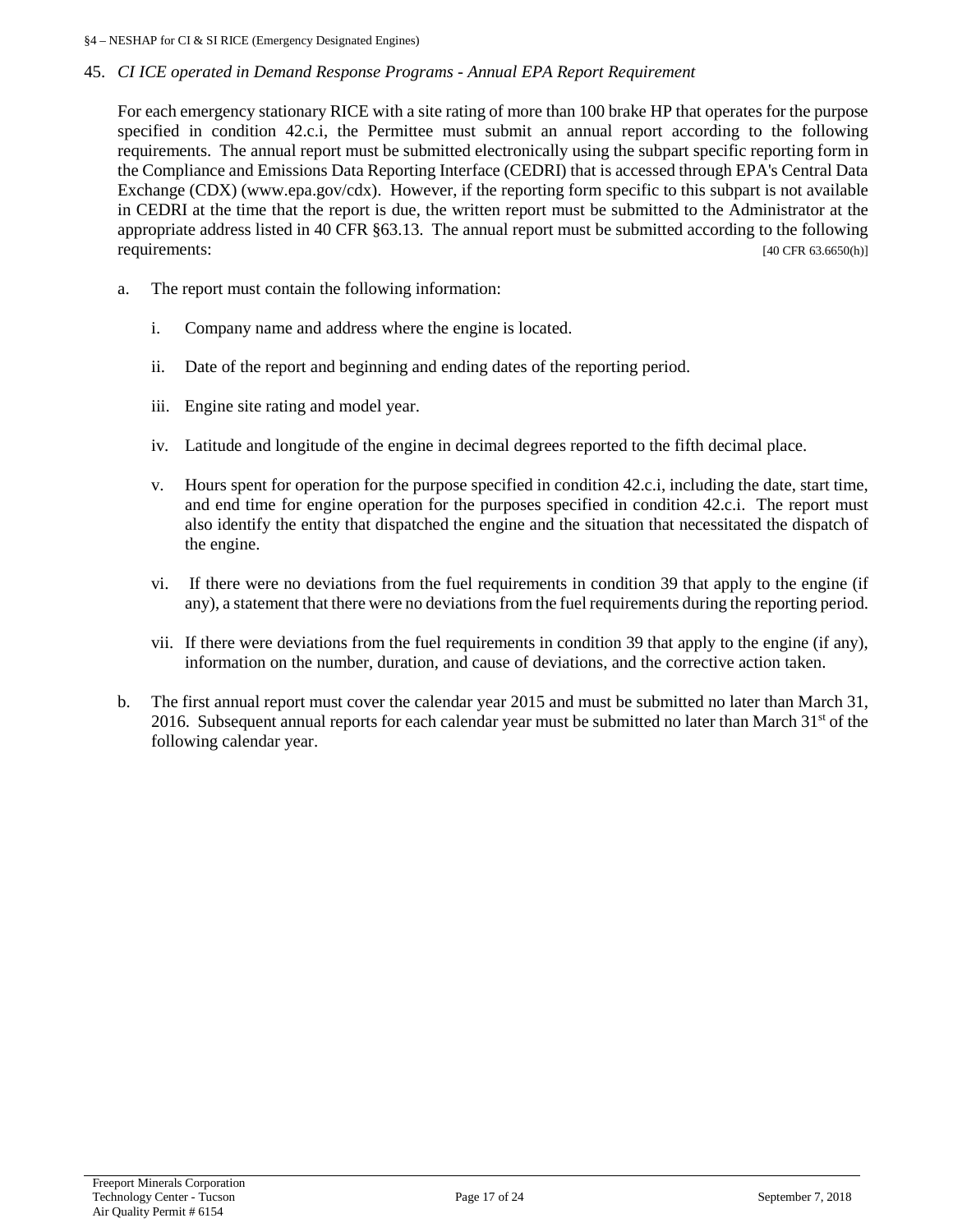#### *§5 – SPECIFIC APPLICABILITY PROVISIONS*

#### <span id="page-17-0"></span>46. *Facility Sources*

The Specific Conditions in this permit apply to the following source categories, activities and operations:

a. §*2 – Facility-Wide Operations*

This section of the permit applies to facility-wide operations and to all sources of air contaminants at the facility unless exempted under condition 48 below. The facility-wide provisions in this section relate to the following: Operating hours, general control standards, materials and VOC handling, odor, opacity, visibility, and the requirement to obtain other activity permits as necessary. This section also contains specific monitoring, recordkeeping, reporting, facility change, and testing provisions that apply facilitywide and to all emission sources and operations covered by this permit.

[PCC 17.14.040-80, PCC 17.16.010., PCC 17.16.020-050, PCC 17.16.230.B & C, PCC 17.16.400.A & C.1-4, & PCC 17.16.430.F] **[Federally and Locally Enforceable Conditions]**

#### b. §*3 – Fossil-Fuel Fired Industrial and Commercial Equipment (Boilers)*

This section of the permit applies to fossil-fuel fired industrial and commercial installations identified in the permit equipment list which have a capacity less than seventy-three megawatts capacity (two hundred fifty million British thermal units per hour); but in the aggregate on any premises are rated at greater than five hundred thousand British thermal units per hour (0.146 megawatts); and in which fuel is burned for the primary purpose of producing steam, hot water, hot air or other liquids, gases or solids and in the course of doing so the products of combustion do not come into direct contact with process materials.

[PCC 17.16.165]

- i. Boilers, heaters, or other fuel fired equipment identified in the permit equipment list that comply with §3 of this permit shall be considered to be compliant with the all applicable requirements in PCC 17.16.165.
- c. §*4 – NESHAP for CI RICE (Emergency Designated Engines)*

This section of the permit applies to each stationary CI RICE identified in the permit equipment list that is subject to 40 CFR Part 63, Subpart ZZZZ – [NESHAP for Stationary Reciprocating Internal Combustion](http://www.ecfr.gov/cgi-bin/retrieveECFR?gp=&SID=62e3f31ce314b3bb87f41b64933b6fc9&mc=true&n=sp40.15.63.zzzz&r=SUBPART&ty=HTML)  [Engines](http://www.ecfr.gov/cgi-bin/retrieveECFR?gp=&SID=62e3f31ce314b3bb87f41b64933b6fc9&mc=true&n=sp40.15.63.zzzz&r=SUBPART&ty=HTML) 'RICE': [PCC 17.16.530.B.83, 40 CFR 63.6585]

#### **[Federally Enforceable Conditions]**

i. Applicable to each existing, new or reconstructed stationary RICE at an area source as follows:

[40 CFR 60.6595(a), 40 CFR 63.6590(c) & 40 CFR 60.6603(a)]

- (a) A stationary RICE is "existing," if construction or reconstruction was commenced before June 12, 2006:
	- (i) For existing RICE listed in the equipment list, the Permittee must comply with the applicable requirements in §4 of this permit no later than May 3, 2013.
- (b) A stationary RICE is "new" if construction was commenced on or after June 12, 2006. A stationary RICE is "reconstructed" if reconstruction as defined in 40 CFR 63.2 commenced on or after June 12, 2006:  $[40 \text{ CFR } 63.6590(a)(iii)]$ 
	- (i) For each new or reconstructed stationary CI RICE, the Permittee must meet the requirements by meeting the requirements of 40 CFR Part 60, Subpart IIII, for compression ignition engines. No further requirements apply for such engines. [40 CFR 63.6590(c)]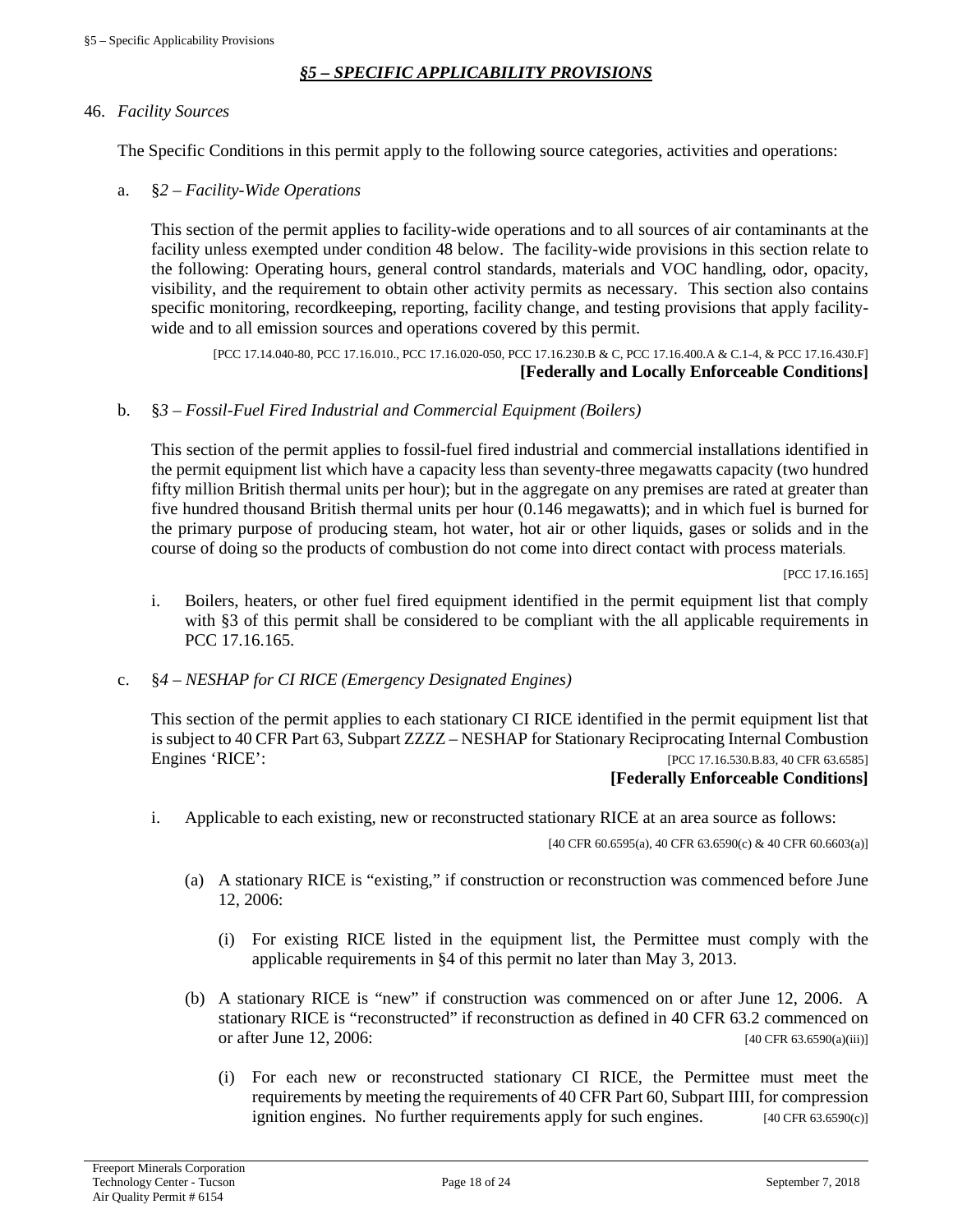#### 47. *Local (New and Existing) Stationary Source Performance Standards*

Local performance standards apply to the following equipment or operations located at the facility: Fossil fuel fired industrial and commercial equipment, stationary rotating machinery (internal combustion engines); petroleum liquid storage tanks of at least 250 gallons and less than 40,000 gallons, any tank or container used to transport or store VOCs; all pumps or compressors which handle VOC's, operations engaged in the employment of organic solvents, and any unclassified source.

> [PCC 17.13.020.A.2, PCC 17.16.230.B & C, PCC 17.16.340, PCC 17.16.400.A & C.1 thru 4, & PCC 17.16.430] **[Locally Enforceable Conditions]**

#### 48. *Exempt Sources*

a. *Agricultural Equipment:* The Specific Conditions contained in this air quality permit shall not apply to agricultural equipment used in normal farm operations, unless their operation without a permit would result in a violation of the Act. [PCC 17.11.090.C.3]

#### **[Locally Enforceable Condition]**

- b. *Motor Vehicles:* The Specific Conditions contained in this air quality permit shall not apply to motor vehicles. *Motor Vehicles* means any self-propelled vehicle designed for transporting persons or property on public highways.
- c. *Mobile Sources:* The Specific Conditions contained in this air quality permit shall not apply to mobile sources, except as provided in PCC 17.16.450 & 470, which applies to off-road machinery, and roadway and site cleaning machinery. *Off-Road machinery* includes trucks, graders, and other construction or mining machinery not normally driven on a completed highway.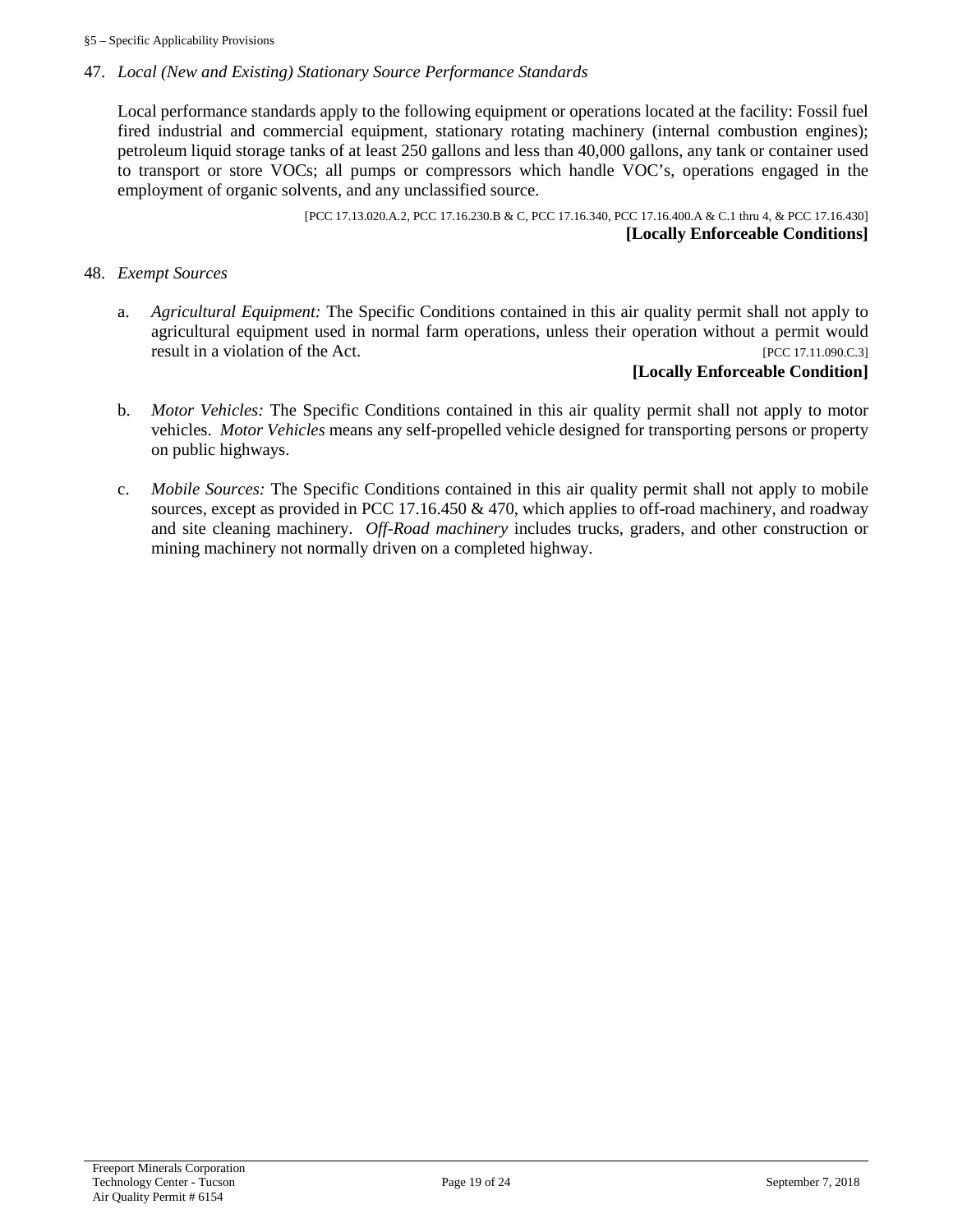#### *ATTACHMENT 1 – APPLICABLE REGULATIONS*

#### <span id="page-19-0"></span>**40 CFR, Part 60 Standards of Performance for New Stationary Sources (NSPS)**

| Appendix A | <b>Test Methods</b> |
|------------|---------------------|
|            |                     |

#### **40 CFR, Part 63 National Emission Standards for Hazardous Air Pollutants for Source Categories (NESHAP)**

| Subpart A    | <b>General Provisions</b>                                       |
|--------------|-----------------------------------------------------------------|
| Subpart ZZZZ | NESHAP for Stationary Reciprocating Internal Combustion Engines |

#### **Pima County Code Title 17, Chapter 17.11 – General Provisions for Permits**

#### **Article I – General Provisions**

| 17.11.010 | <b>Statutory Authority</b>                            |
|-----------|-------------------------------------------------------|
| 17.11.020 | Planning, Constructing, or Operating Without a Permit |

#### **Article II – General Provisions for Stationary Source Permits**

- 17.11.060 Permit Display or Posting
- 17.11.120 Material permit condition
- 17.11.160 Test methods and procedures
- 17.11.210 Performance tests

#### **Pima County Code Title 17, Chapter 17.13 – Individual and General Permits and Permit Revisions for Class II and Class III Permits**

#### **Article I – General Provisions**

- 17.13.010 Application processing procedures
- 17.13.020 Permit contents

#### **Article II – Permit Revisions, Renewals and Transfers for Class II and Class III Permits**

- 17.13.100 Facility changes that require a permit revision
- 17.13.110 Procedures for certain changes that do not require a permit revision
- 17.13.130 Minor revisions
- 17.13.140 Significant revisions
- 17.13.150 Reopening, revocation, or termination

#### **Article III – Emissions for Class II and Class III Sources**

- 17.13.180 Annual Emissions Inventory Questionnaire
- 17.13.190 Excess Emissions reporting requirements

#### **Article V – Fees for Class II, Class III, and General Permits**

#### 17.13.240 Fees related to Class II and Class III permits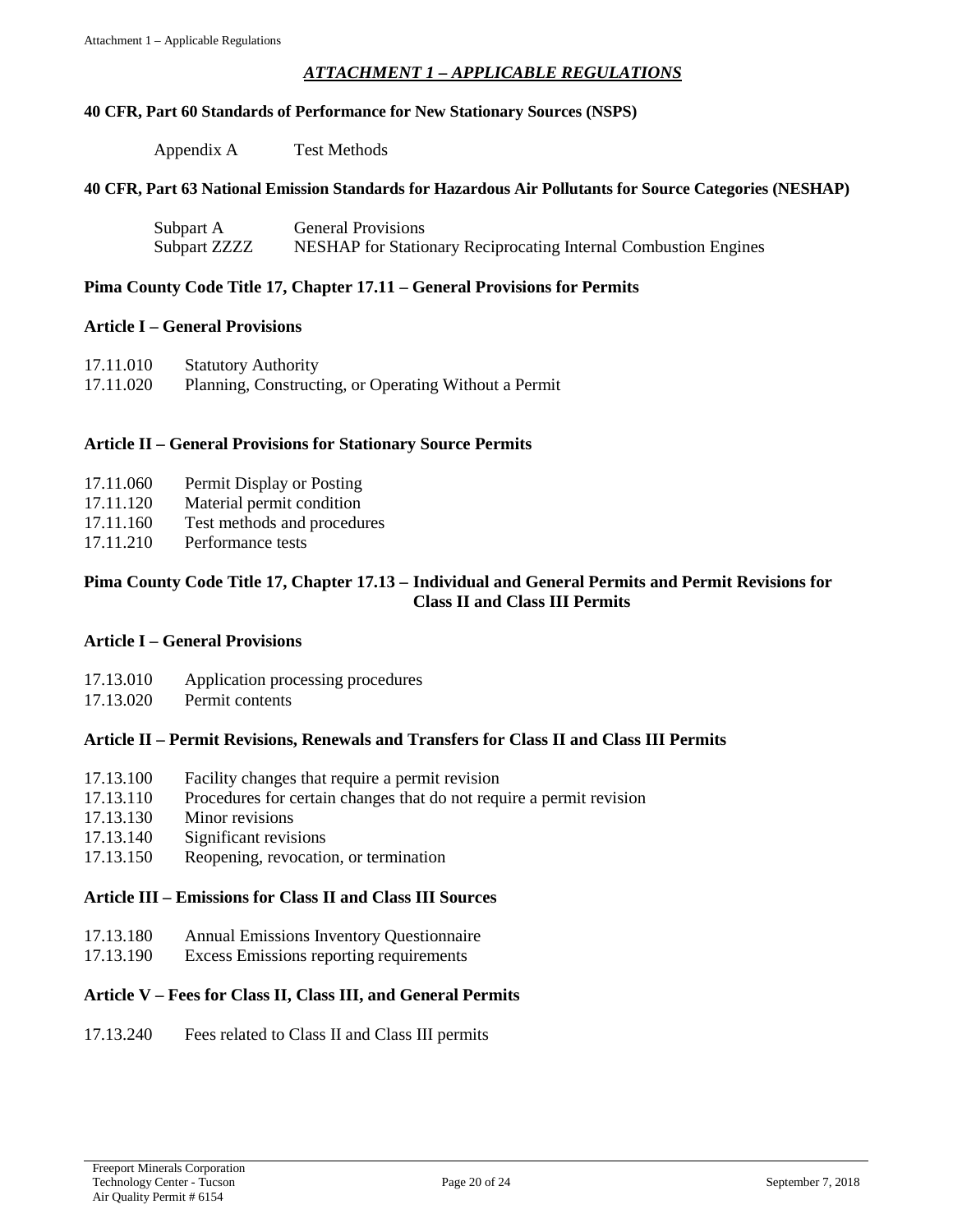#### **Pima County Code Title 17, Chapter 17.14 – Activity Permits**

- 17.14.040 Fugitive Dust Activity permits
- 17.14.060 Asbestos NESHAP activity permits
- 17.14.080 Open burning permits

#### **Pima County Code Title 17, Chapter 17.16 – Emission Limiting Standards**

#### **Article I – General Provisions**

- 17.16.010 Local rules and standards; Applicability of more than one standard
- 17.16.020 Noncompliance with applicable standards
- 17.16.030 Odor limiting standards

#### **Article II – Visible Emission Standards**

- 17.16.040 Standards and applicability (includes NESHAP)
- 17.16.050 Visibility limiting standard

#### **Article IV – New and Existing Stationary Source Performance Standards**

- 17.16.130 Applicability
- 17.16.165 Standards of performance for industrial and commercial equipment
- 17.16.340 Standards of performance for stationary rotating machinery
- 17.16.230.D Standards of performance for storage vessels for petroleum liquids
- 17.16.400.A Organic solvents and other organic materials
- 17.16.430.F Standards of performance for unclassified sources

#### **Pima County Code Title 17, Chapter 17.20 – Emissions Source Testing and Monitoring**

- 17.20.010 Source sampling, monitoring and testing
- 17.20.040 Concealment of emissions

#### **Pima County Code Title 17, Chapter 17.24 – Emission Source Recordkeeping and Reporting**

17.24.020 Recordkeeping for compliance determination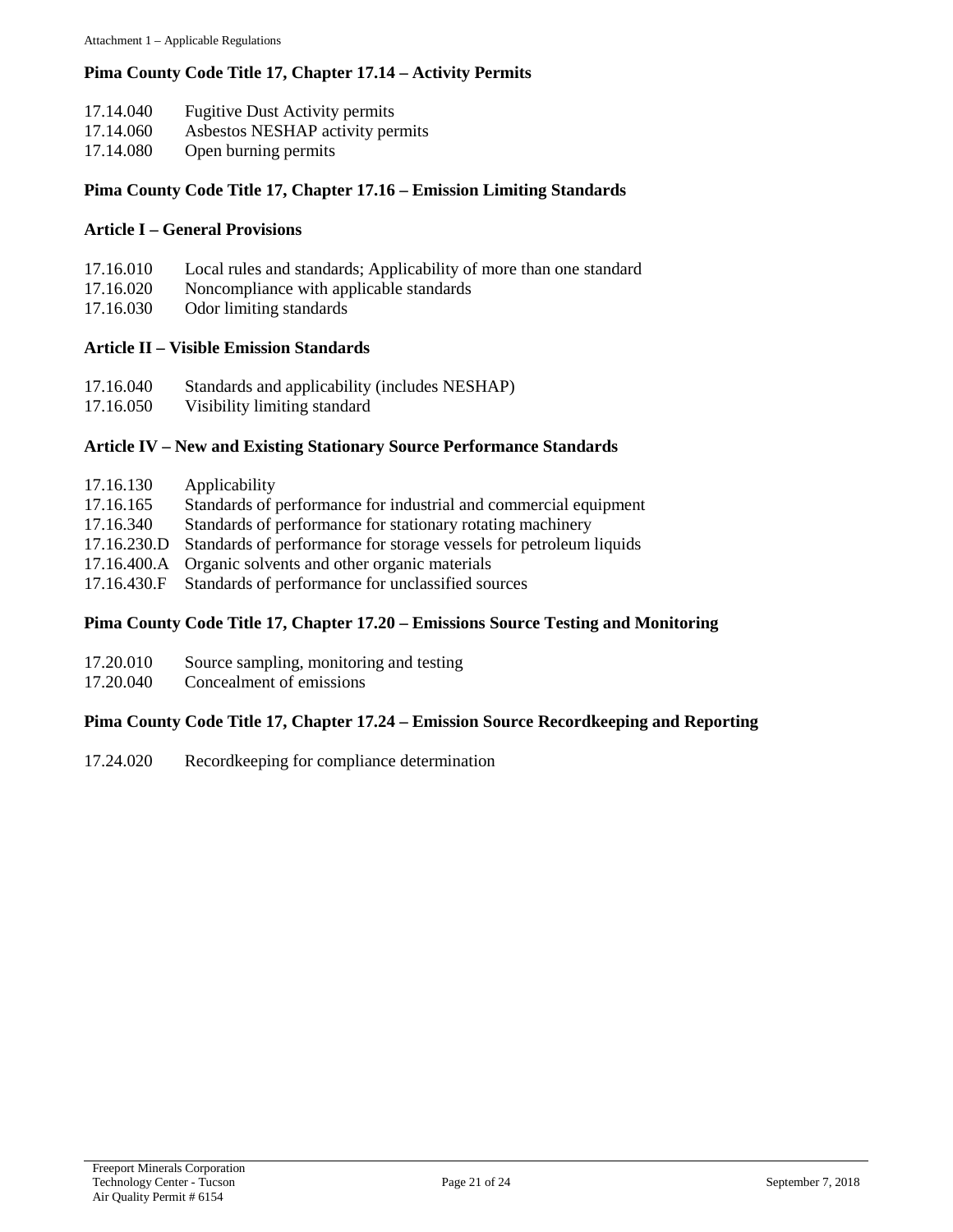#### *ATTACHMENT 2 – EMISSIONS DISCHARGE OPACITY LIMITING STANDARDS*

<span id="page-21-0"></span>

|                                              | <b>Instantaneous Opacity Measurements</b> | <b>Maximum</b>                          |                                           |                                        |  |
|----------------------------------------------|-------------------------------------------|-----------------------------------------|-------------------------------------------|----------------------------------------|--|
| <b>Type of Source</b>                        | <b>Required No.</b><br>(For a Set)        | <b>Excluded No.</b><br>(Highest Values) | <b>No. to Use For</b><br><b>Averaging</b> | <b>Allowable Average</b><br>Opacity, % |  |
| Cold Diesel<br>$English_{2}$                 | 25                                        | $\theta$                                | 25                                        | 60                                     |  |
| <b>Loaded Diesel</b><br>Engines <sup>2</sup> | 26                                        |                                         | 25                                        | 60                                     |  |
| Other Sources <sup>3</sup>                   | 25                                        |                                         | 25                                        | 20                                     |  |

### **PCC 17.16.040**

<sup>1</sup> Applicable to the first 10 consecutive minutes after starting up a diesel engine.

<sup>2</sup> Applicable to a diesel engine being accelerated under load.

<sup>3</sup> Any source not otherwise specifically covered within this table, unless otherwise specifically covered in this permit.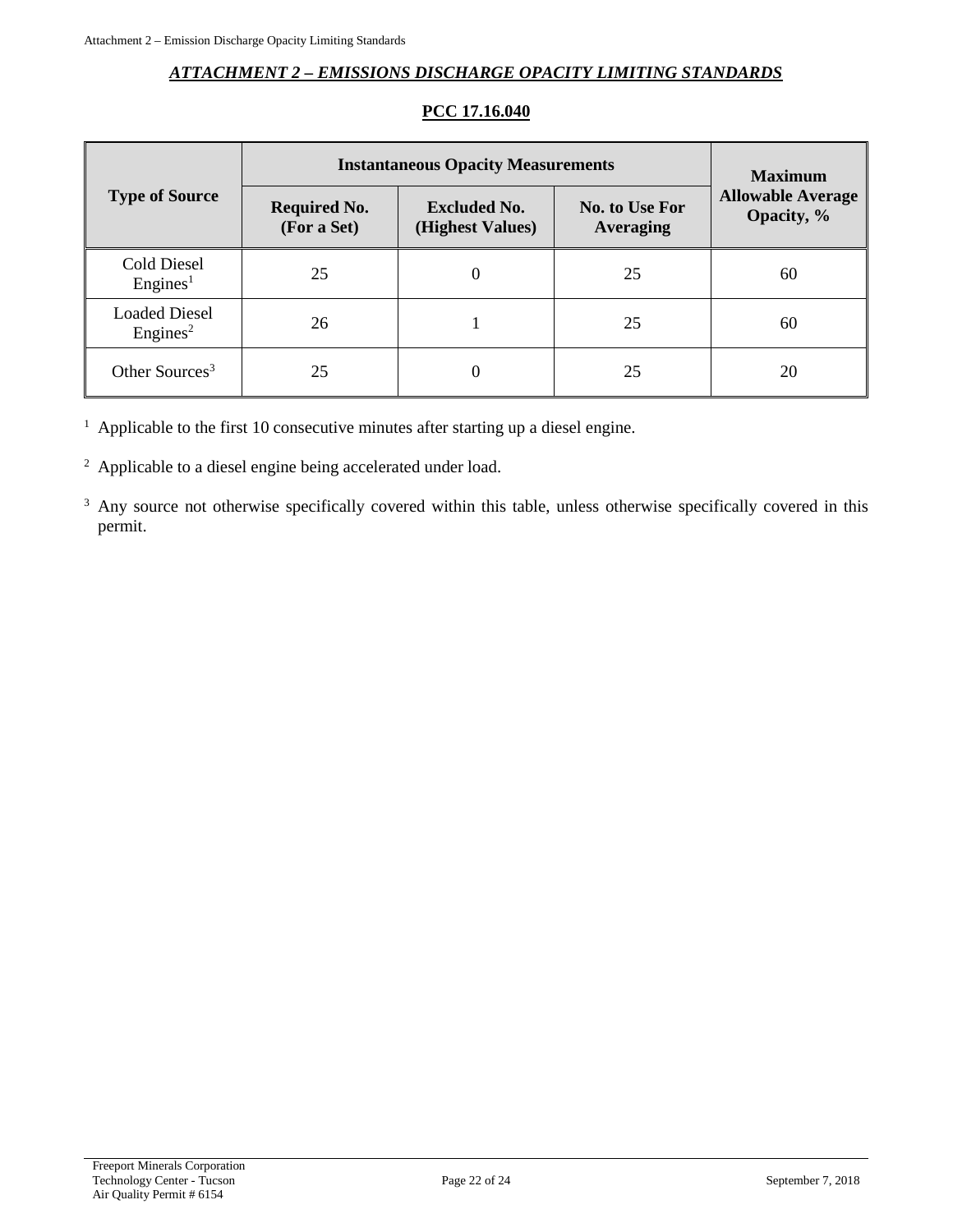#### *ATTACHMENT 3 – EQUIPMENT LIST*

Equipment for which emissions are allowed by this permit:

#### **FOSSIL FUEL FIRED INDUSTRIAL AND COMMERCIAL EQUIPMENT (Ref. §3, pg. 11)**

| Equipment<br>ID | Description/<br><b>Facility ID</b> | <b>MFR/Model</b>             | <b>Serial Number/</b><br><b>Unique ID</b> | <b>Maximum Rated</b><br>Capacity | Date of Manufacture | <b>Allowable Fuel</b> |
|-----------------|------------------------------------|------------------------------|-------------------------------------------|----------------------------------|---------------------|-----------------------|
| 01              | Boiler/<br>Boiler #1               | Clever Brooks<br>$CB-200-50$ | L89195                                    | 2.09 MMBtu                       | 12/1/90             | Natural Gas           |
| 02              | Boiler/<br>Boiler $#2$             | <b>RITE</b><br><b>WA650W</b> | 31397                                     | 6.5 MMBtu                        | 2013                | Natural Gas           |

#### **NESHAP for CI RICE (Emergency Designated Engines) (Ref. §4, pgs. 12-16)**

| Equipment<br>ID | Description/<br><b>Facility ID</b> | <b>MFR/Model</b>           | <b>Serial</b><br>Number/<br><b>Unique ID</b> | <b>Maximum Rated</b><br>Capacity | Date of<br>Manufacture | <b>Run Hour</b><br>Limits $1$ | <b>Allowable</b><br>Fuel |
|-----------------|------------------------------------|----------------------------|----------------------------------------------|----------------------------------|------------------------|-------------------------------|--------------------------|
| 03              | Emergency<br>CI ICE/<br>Gen. $#1$  | Detroit Diesel<br>91237416 | 12E0009391                                   | $1500$ hp                        | 11/1/1989              | 100 hours                     | Diesel                   |
| 04              | Emergency<br>CI ICE/<br>Gen #2     | Detroit Diesel<br>91237416 | 12E0009404                                   | 1500 hp                          | 11/1/1989              | 100 hours                     | Diesel                   |

<sup>1</sup> The operating hours are limited to maintenance testing and readiness checks, and up to 50 hours of non-emergency operation. There is no limit on hours of operation during true emergencies.